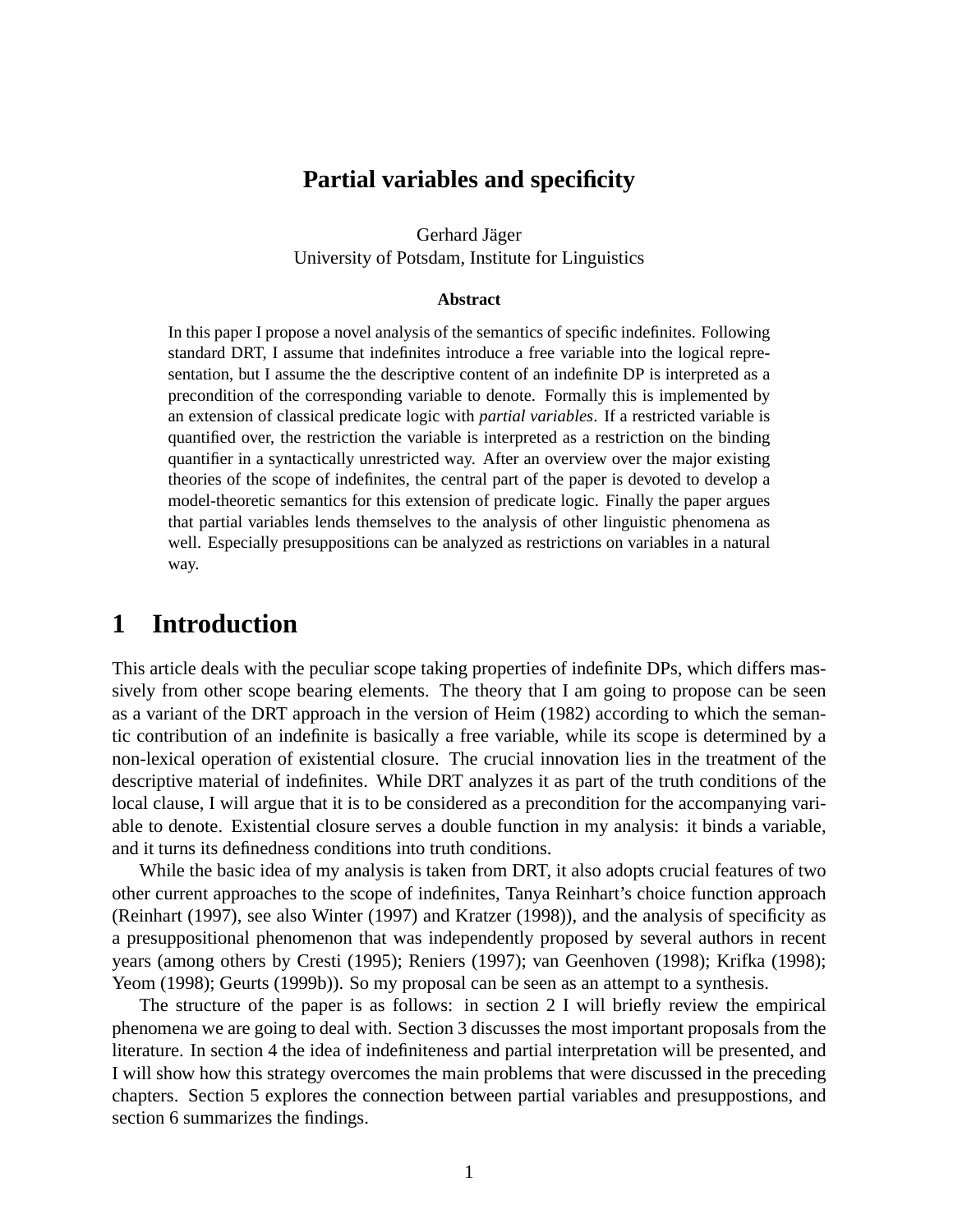# **2 Specificity and scope**

The scope of quantifiers is usually clause bounded. This is illustrated in the following examples:

- (1) a. If most experiments succeed, Jones will be happy.
	- b. Jones thanked the student that had conducted most experiments.

In (1a) the quantifier *most experiments* is embedded in an *if*-clause. Its scope is restricted to this clause; there is no reading according to which it holds for most experiments  $x$  that Jones would be happy if x succeeds. Likewise, the quantifier is embedded in a relative clause in  $(b)$ and cannot take scope over the matrix clause.

Most quantifiers behave in a way similar to *most experiments* in this respect.<sup>1</sup>

This applies to all strong quantifiers, but also to several weak quantifiers, as the following examples illustrate.

- (2) a. If every experiment succeeds, Jones will be happy.
	- b. If at most three experiments succeed, Jones will be happy.
	- c. If at least three experiments succeed, Jones will be happy.
	- d. If exactly three experiments succeed, Jones will be happy.
- (3) a. Jones thanked the student that had conducted every experiment.
	- b. Jones criticized the students that had conducted at most three experiments.
	- c. Jones thanked the students that had conducted at least three experiments.
	- d. Jones thanked the students that had conducted exactly three experiments.

Singular indefinites like *an experiment* and plain cardinal quantifiers like *three experiments* are exceptional in this respect. They can escape scope islands.<sup>2</sup>

- (4) a. If an experiment succeeds, Jones will be happy.
	- b. If three experiments succeed, Jones will be happy.

(4a) has a reading according to which there is a certain experiment whose success would make Jones happy, and likewise for (b), where there are three specific experiments. The same applies to the example with a relative clause. (5a) has a reading where there is a specific experiment such that Jones thanked the students who had conducted it, and analogously for (b).

(5) a. Jones thanked the students that had conducted an experiment.

<sup>&</sup>lt;sup>1</sup>The restrictions on intra-clausal scope are much more complex, and several classes of scope bearing elements have to be distinguished in this respect—see the discussions in Szabolcsi (1997). Farkas and Giannakidou (1996) show that in certain rather restricted configurations, an embedded universal quantifier can take "extra-wide" scope over an indefinite in the matrix clause. Apart from that, definite descriptions and specific indefinites seem to be the only scopal elements that are not clause-bounded.

<sup>&</sup>lt;sup>2</sup>I will disregard definite descriptions in this article, which also do not obey the usual locality constraints on scope.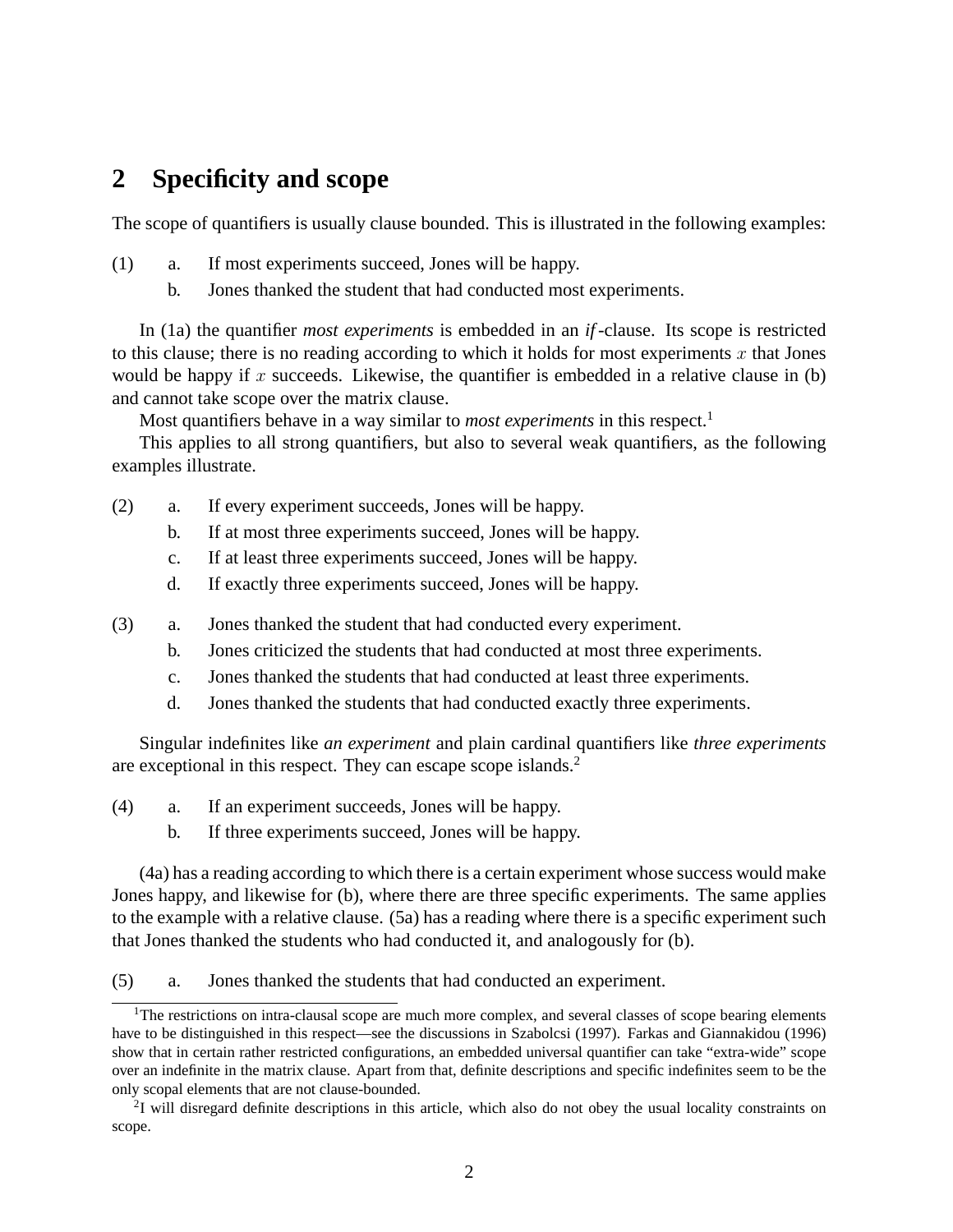b. Jones thanked the students that had conducted three experiments.

These facts where first discussed in Fodor and Sag (1982). They proposed that indefinites are ambiguous between a quantificational and a referential reading. According to them, apparent wide scope indefinites are not scope bearing at all, and the illusion of global scope arises through their referential interpretation.

However, already Farkas (1981) showed that indefinites can take scope outside their local clause without having global scope, and the same point was made again in Abusch (1994).

- (6) a. Every writer overheard the rumor that she didn't write *a book she wrote*. ( $\forall$  >  $\exists$  >  $\neg$ ) (from Diesing (1992))
	- b. Every professor got a headache whenever there was *a student he hated* in class.  $(\forall > \exists >$  whenever) (from Abusch (1994))

In the most prominent reading of (6a), the indefinite *a book she wrote* takes narrow scope with respect to *every writer*, but wide scope with respect to *the rumor* and the negation. In (b) *a student he hated* has scope over the matrix clause even though it is embedded in a *when*-clause, but it is outscoped by *every professor*.

These *intermediate scope readings* do not depend on the presence of a bound pronoun inside the indefinite in question (as the previous examples might suggest). In (7) we have a reading where *a boy* is outscoped by *every town*, but outscopes *every girl*.

(7) In every town, every girl that *a boy* was in love with married an Albanian. ( $\forall$  >  $\exists$  >  $\forall$  > ∃) (from Cresti (1995))

It has occasionally been suggested (most recently by Dekker (2002); the idea can be traced back to Hintikka (1986), who confines this approach to indefinites modified by *certain* though) that these readings are referential despite appearance to the contrary. According to this view, referential indefinites can refer either to individuals or to Skolem functions, and the latter option leads to the illusion of non-global scope. Applied to (7) this means that *a boy* refers to a specific function f from towns to boys, and the relevant reading can be paraphrased as *In every town* t*, every girl that* f(t) *was in love with married an Albanian*. The intermediate scope reading is true if and only if there is a boy-valued function  $f$  which makes this paraphrase true.

However, this strategy does not extend to cases where an indefinite with non-local scope is outscoped by a downward monotonic quantifier. Consider

(8) (Some centuries ago, many countries were monarchies, and you could cause a major crisis or even a civil war just by killing the king. Nowadays most countries are republics.) Less than one out of fifty states will cease to function if a particular person is killed.

In the most prominent reading of the last sentence, the indefinite *a particular person* takes scope over the *if*-clause, but is outscoped by *less than one out of fifty states*. Suppose the indefinite has a Skolem function reading. This means that *a particular person* refers to a Skolem function from states to persons, and the sentence can be paraphrased as *Less than one out of*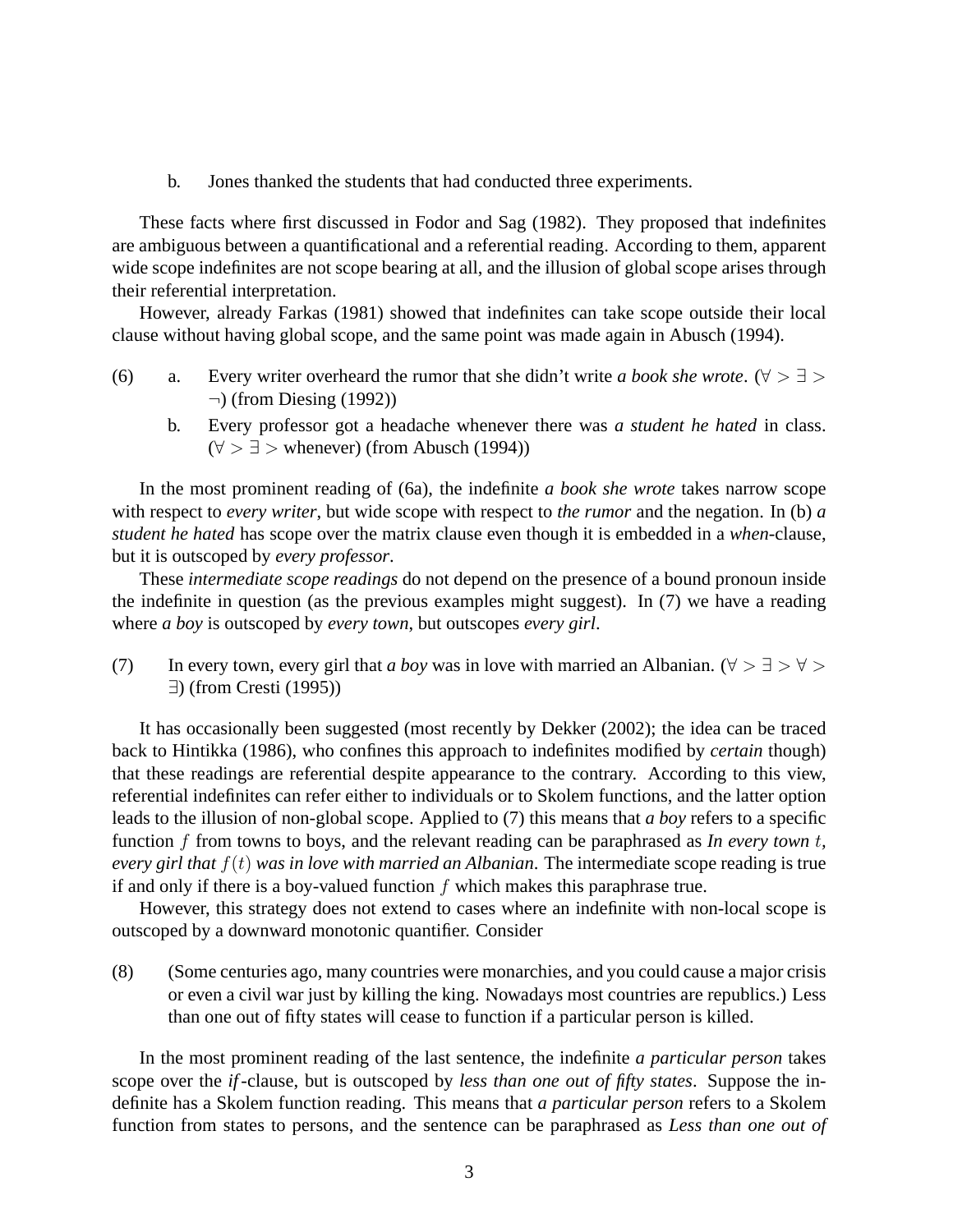*fifty states* s will cease to function if  $f(s)$  is killed. Now suppose that each state would cease to function if the head of the secret police gets killed, while the presidents and prime ministers are entirely unimportant. In this scenario, (8) would be false in the intermediate scope reading. However, there is a Skolem function  $f$ , mapping each state to its president, that would make the above paraphrase true. So the Skolem function reading is certainly not equivalent to the intermediate scope reading. In the above example, intuitions are fairly robust that the intermediate scope reading exists.

The crucial point here is that specificity cannot be reduced to Skolem function readings in the general case. This is not to deny that indefinites can range over Skolem functions, as for instance in

(9) Most professors recommend a certain book, namely their Ph.D. thesis.

The prominent reading of this sentence can be paraphrased as "There is a book valued Skolem function f, and most professors x recommend  $f(x)$ , and f is the function that maps people to their Ph.D. thesis". So Skolem function readings are possible, but this issue is orthogonal to the problem of specificity, and I will not consider it any further in this paper.

From these considerations I conclude that the readings in question are genuine scope readings that cannot be reduced to referentiality. At this point a note on terminology is necessary: indefinites with exceptional scoping behavior are sometimes called "specific", and I will follow this convention. Some authors, however, assume that specificity is more than just non-local scope. It has been suggested that the speaker has to have a particular individual "in mind" which the indefinite in question refers to, or that some other relation of cognitive contact holds between the denotation of the indefinite and some agent. I leave these issues open as orthogonal to the problems I am concerned with in this article. For the time being, when I use the term "specific", it simply means "having non-local scope".

However, the analysis of specific reading of cardinal quantifiers reveals that specificity (even in my broad use of the term) is more complex than just wide scope, as pointed out in Ruys (1992). Consider his

(10) If three relatives of mine die, I'll inherit a fortune.

In the specific reading of *three relatives of mine* the sentence says that there are three particular relatives of the speaker from whom he would inherit a fortune. According to the standard generalized quantifier treatment, *three* denotes a relation between two sets which holds iff the intersection of these sets has at least three elements. Using this analysis and giving the quantifier global scope leads to the following semantic representation.

(11)  $|\text{RELATIVE'} \cap \lambda x(\text{DIE'}(x) \to \text{INHERIT'}(I', \text{FORTURE'}))| \geq 3$ 

According to (11), the sentence would be true if the speaker has three relatives such that he will inherit a fortune if *one of them* dies. However, the specific reading actually says that there are three relatives such that the speaker inherits a fortune if *each of them* dies. This could be represented as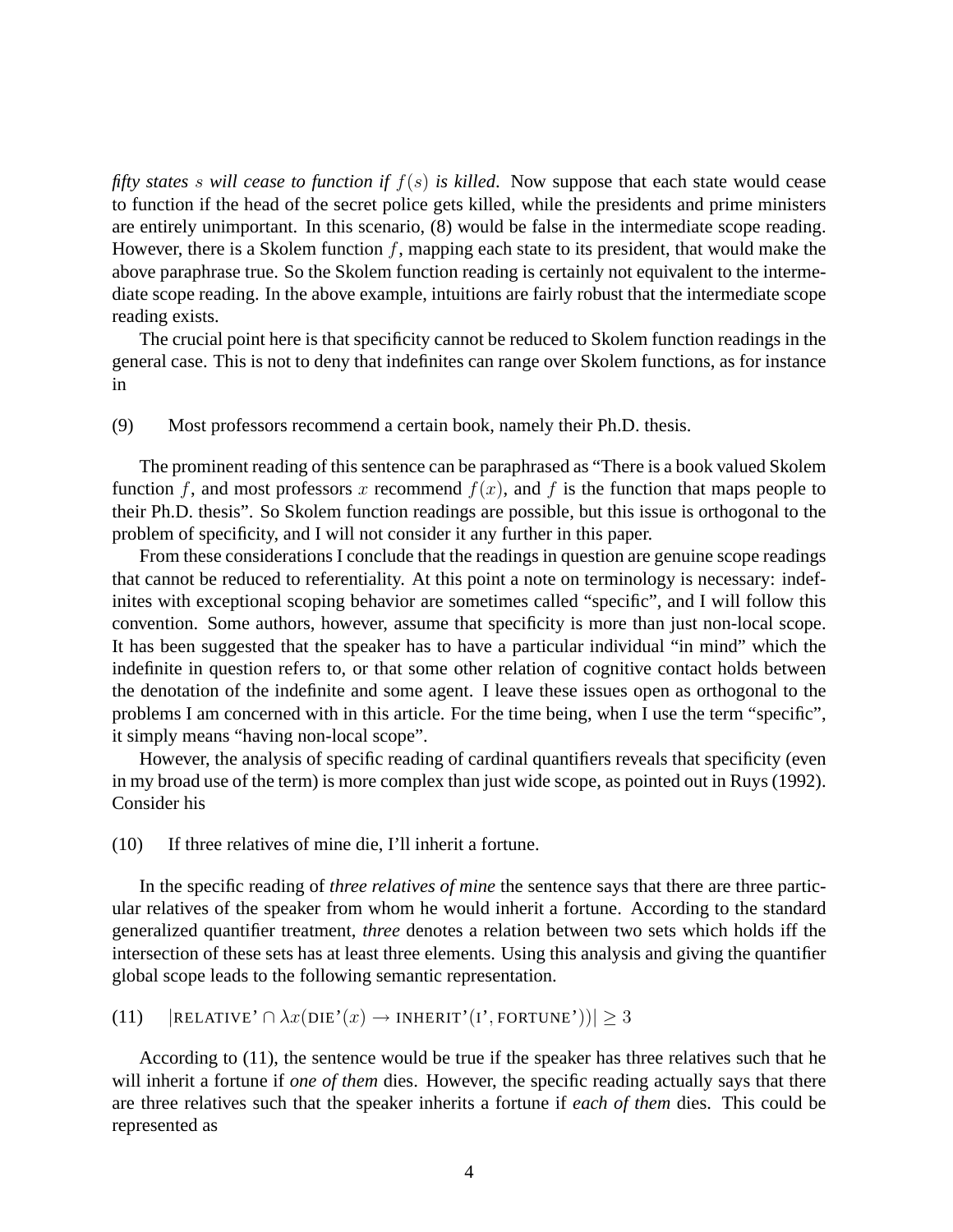(12)  $\exists X.X \subseteq \text{RELATIVE'} \wedge |X| = 3 \wedge$  $((\forall y \cdot y \in X \rightarrow \text{DIE'}(y)) \rightarrow \text{INHERIT'}(I', \text{FORTURE'}))$ 

Put in technical terms, simple wide scope for the quantifier amounts to a distributive interpretation, while the specific reading actually requires a collective interpretation. It involves two layers of quantification—a wide scope existential quantification over sets of three relatives of the speaker, and a narrow scope universal quantification over elements of this set. The phenomenon of non-local scope is confined to the existential part.

# **3 Solution strategies**

The discussion of the last example shows that a standard scoping mechanism like Quantifier Raising or Cooper storage is not sufficient to account for the peculiarities of specific indefinites. Even if the empirical problem pertaining to the collective/distributive distinction could be overcome within such a framework, we would still be left with the conclusion that there are two versions of the scoping mechanism, one of which is clause bounded and the other unrestricted. This would be a conceptually unsatisfactory state of affairs. Alternatively one might conjecture that the scope of specific indefinites is not derived via the standard scoping mechanism but via some entirely different process. This assumption is only conceptually attractive though if this alternative process can be independently motivated and is not just stipulated for the analysis of specificity.

The literature contains three families of proposals for unbound scoping mechanisms that are applicable to specificity. In this section I will briefly review them and point out their merits as well as their disadvantages.

#### **3.1 Scope by existential closure**

The literature on Discourse Representation Theory (most notably Heim (1982) and Kamp and Reyle (1993)), contains plenty of evidence that indefinites are non-quantificational. According to this theory, indefinites introduce a free variable into the semantic representation. This variable can be bound by some superordinate unselective binder (like an adverb of quantification). If the variable is not bound by such an operator, a default operation of *existential closure* applies that amounts to existential quantification over the else free variable.

Existential closure in the sense of DRT is an obvious candidate for a mechanism to assign scope to indefinites. However, it leads to mispredictions if the indefinite has a non-trivial descriptive content. The following example from Reinhart (1995) illustrates this point.

- (13) a. If we invite some philosopher, Max will be offended.
	- b.  $\exists x((PHILOSOPHER'(x) \wedge INVITE'(WE',x)) \rightarrow OFFENDED'(MAX'))$

Analyzing (13a) in a DRT-style way without employing any further scoping mechanisms leads to a semantic representation like (13b) for the specific reading of (a), where the existential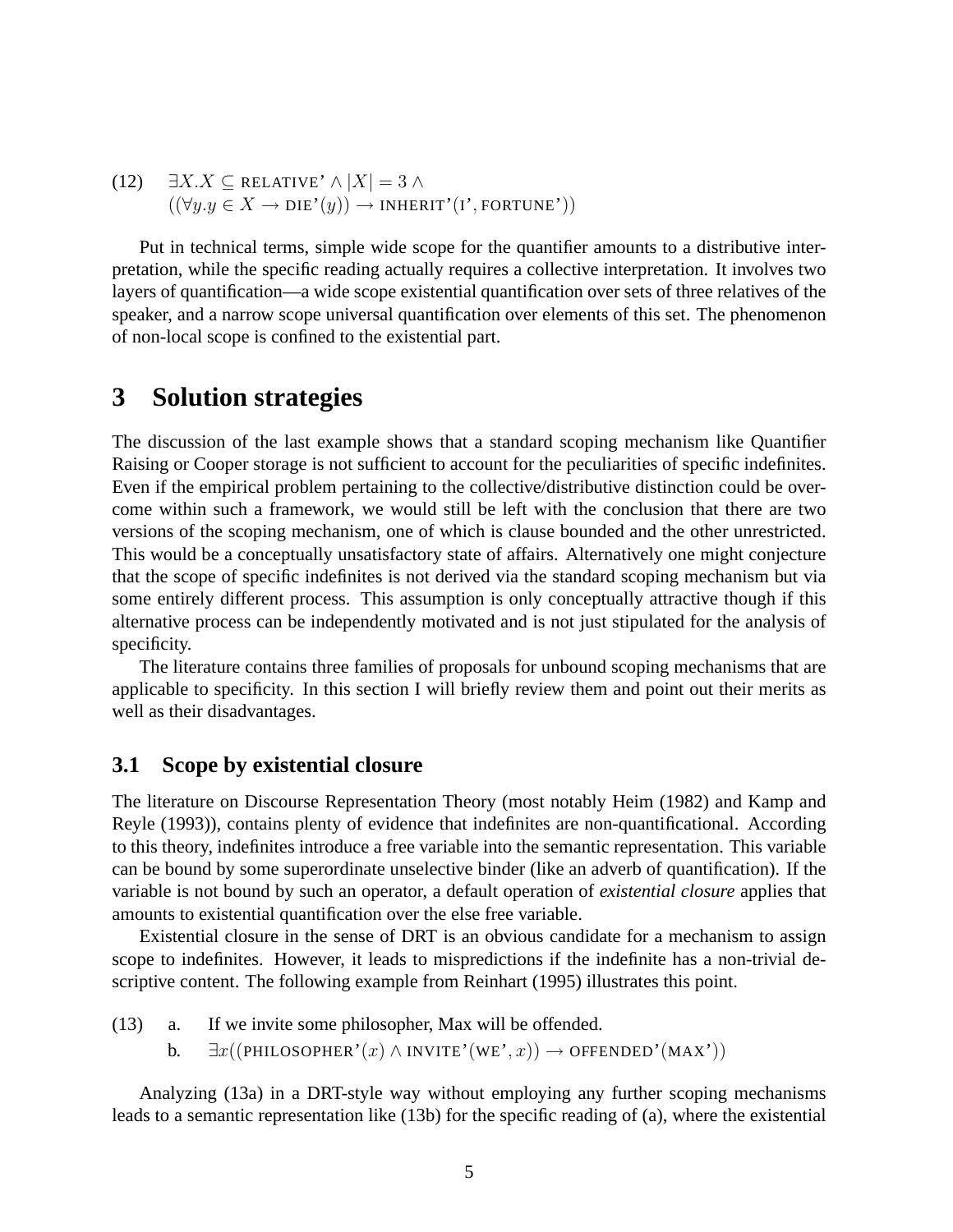impact of the indefinite *some philosopher* takes wide scope while the descriptive content remains in the antecedent of the conditional. As already observed in Heim (1982) for an analogous example, (13b) does not represent the truth conditions of the specific reading of (13a). The former is true if there is one non-philosopher, while (13a) in the wide-scope reading requires the existence of a philosopher x with the property that Max will be offended if we invite x. Since the existence of the non-philosopher Donald Duck is sufficient to verify (13b) but not (13a), this problem is sometimes called **Donald Duck problem** in the literature.

### **3.2 Indefinites and choice functions**

To overcome this and related problems, several authors proposed to employ choice functions for the analysis of indefinites (see for instance Reinhart (1992), Reinhart (1995), Reinhart (1997), Kratzer (1998), Winter (1997)). To cut a long story short, according to these theories, the semantic counterpart of an indefinite determiner is a variable over a choice function, i.e. a function that maps non-empty sets to one of their elements. This variable is subject to existential closure in a way akin to the treatment of free individual variables in DRT. (13a) would therefore come out as

(14)  $\exists f(CH(f) \land (INVITE'(WE', f(PHILOSOPHER')) \rightarrow OFFENDED'(MAX'))$ 

The extension of the predicate constant CH is the set of choice function of type  $\langle \langle e, t \rangle, e \rangle$ , i.e.

$$
\forall f(CH(f) \leftrightarrow \forall P(\exists x. P(x) \rightarrow P(f(P))))
$$

(14) in fact represents the truth conditions of (13a) in an adequate way. Generally speaking, the choice function approach solves several problems in one stroke. Since it uses unselective binding to assign scope to indefinites, it covers the fact that the scope of indefinites is structurally unrestricted. Second, the choice function mechanism makes sure that the existential impact of an indefinite is not unduly divorced from its descriptive content. Ruys's observation about the double scope of plural specifics can be accommodated into the choice function approach as well in a natural way. (The interested reader is referred to Reinhart (1997) for details.)

On the other hand, the choice function approach faces at least two serious problems. This has been pointed out at several places, for instance in Reniers (1997), Geurts (2000) and Endriss (2001). First, what happens if the extension of the descriptive content of an indefinite is empty? Consider

(15) If you push a certain red button at your computer, the electricity in the whole building will turn off.<sup>3</sup>

Suppose I'm just kidding—your computer is not connected to the power supply. There aren't even any red buttons at your computer. In this case the sentence is certainly false. The choice

<sup>3</sup>Adjectives like *certain* and *particular* tend to make the specific reading of an indefinite more prominent. I have nothing to say why this is so, but I will use that effect nevertheless whenever appropriate to make the reading I am interested in easier to get.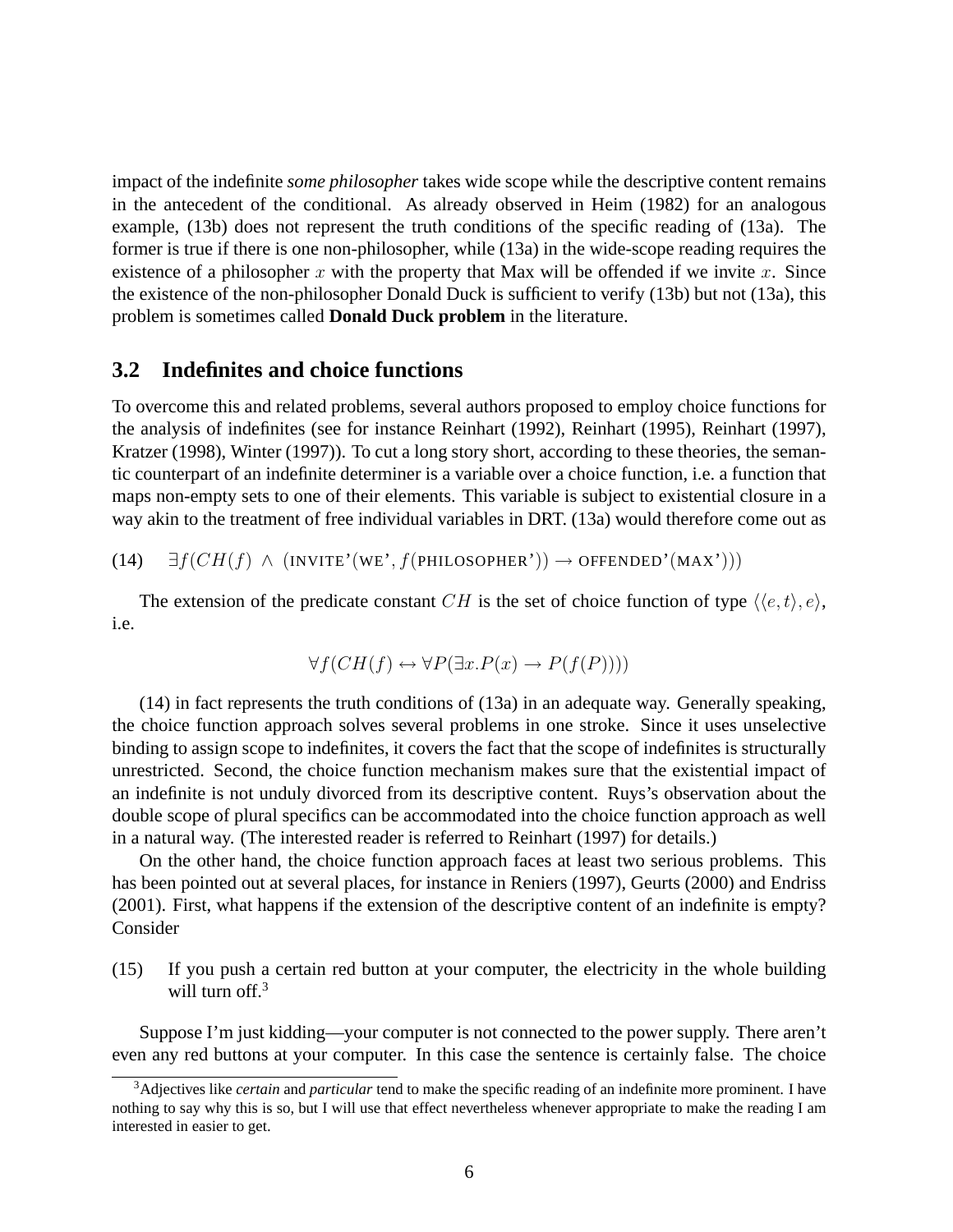function approach predicts it to be true though. The extension of *red button at your computer* is the empty set. There are no restrictions about what kind of value a choice function returns when applied to the empty set.

Let us call this problem the **empty set problem**.

The second problem arises if the descriptive content of an indefinite contains a pronoun that is bound by some superordinate quantifier. The following example (from Abusch (1994)) can serve to discuss this point.

(16) Every professor, rewarded every student who read some book he, had recommended.

According to the choice function approach, the sentence should have a reading which can be represented as

(17) 
$$
\exists f (CH(f) \land \forall x (\text{PROFESSOR'}(x) \rightarrow \forall y (\text{STUDENT'}(y) \land \text{READ'}(f(\lambda z.Book'(z) \land \text{RECOMMEND'}(x, z))) \rightarrow \text{REWARD'}(x, y))))
$$

Suppose two professor,  $a$  and  $b$ , happened to recommend exactly the same books to their students. Then the expressions

$$
\lambda z
$$
.**BOOK**'(z)  $\wedge$  **RECOMMEND**'(a, z)

and

 $\lambda z.B$ ΟΟΚ' $(z)$   $\wedge$  RECOMMEND' $(b, z)$ 

denote the same set, and thus the terms

 $f(\lambda z.BOOK'(z) \wedge RECOMMEND'(a, z))$ 

and

```
f(\lambda z.BOOK'(z) \wedge RECOMMEND'(b, z))
```
denote the same individual. So the reading that is described in (17) can be paraphrased as follows: *Every professor has a favorite book. He recommends this book (possibly along with other books), and he awards students that read his favorite book. Furthermore, if two professors recommend the same books, they have the same favorite book.* It might be argued that this reading is actually there but hard to detect, because it is logically stronger than the ordinary narrow-scope reading (17). This is not the case anymore though if we use a downward monotonic quantifier in subject position, as in

(18) At most three girls visited a boy that they fancied.

According to the choice function approach, this sentence should have the reading given in (19a), which—ignoring the empty set problem for the moment—is truth-conditionally equivalent to  $(19b)^4$ 

<sup>&</sup>lt;sup>4</sup>Chierchia (2001) was presumably the first one to point out that downward monotonic operators are especially problematic for the choice function approach.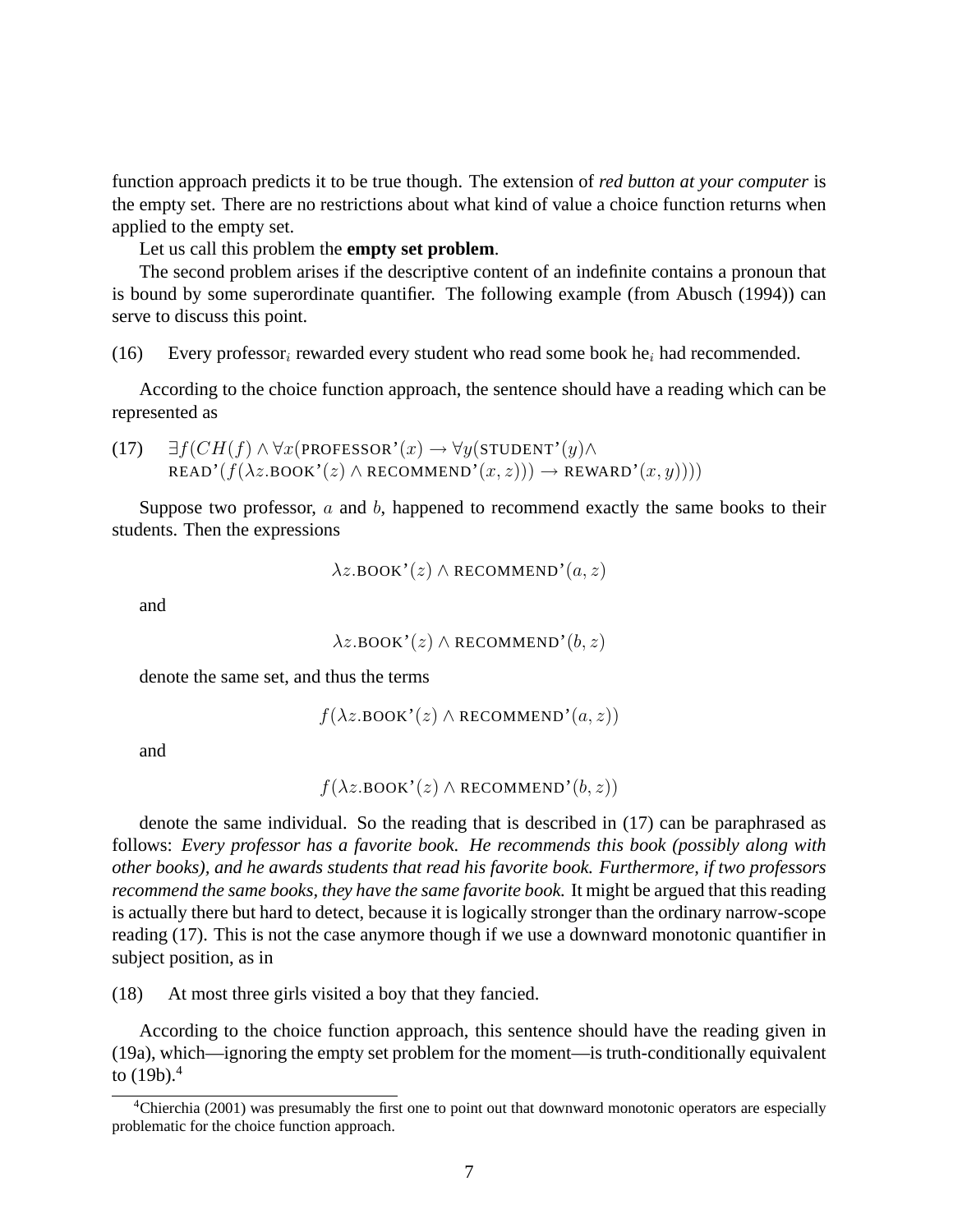(19) a.  $\exists f.CH(f) \land |\lambda x.GIRL'(x) \land VISIT'(x,(f(\lambda y.BOY'(y) \land FANCY'(x,y))))| \leq 3$ b.  $|\lambda x. \text{GIRL}'(x) \wedge \forall y (\text{BOY}'(y) \wedge \text{FANCY}'(x, y))|$   $\leq 3$ 

So the prediction is that the sentence has a reading that is synonymous to *At most three girls visited every boy that they fancied*. Intuitions are fairly solid here that such a reading does not exist.

Intuitively, this bound pronoun problem in connection with the choice function approach is similar to to the Donald Duck problem of the unselective binding approach: in both approaches, the interpretation of the descriptive content of an indefinite is separated from its existential impact, while these two semantic components of indefinites always occur in tandem.

This problem is discussed among others by Kratzer (1998) (who attributes the observation to Kai von Fintel and P. Casalegno) and Winter (1997). Again, the literature contains several proposals to circumvent this kind of overgeneration, but none of them handles the interaction of the bound pronouns within an indefinite and a downward entailing quantifier adequately. I will call this problem the **bound pronoun problem**.

#### **3.3 Specificity as presupposition accommodation**

Specificity shares several features with presupposition accommodation, and it is thus tempting to unify these two phenomena. This idea has been suggested at several place in the literature. I am aware of the following sources (but there may be more): Cresti (1995), Reniers (1997), van Geenhoven (1998), Krifka (1998), Yeom (1998), and Geurts (1999b).

Consider a classical presupposition trigger like *the king*. If it occurs in a context where its presupposition "There is a king" is not entailed, this information is accommodated. Accommodation into the global context leads to truth conditions involving a wide scope existential quantification, and likewise intermediate and local accommodation correspond to intermediate and local scope respectively. The mentioned authors agree in the assumption that specific indefinites also trigger an existential presupposition, and their wide/intermediate scope arises via accommodation.

The analogy between (undisputed) presupposition triggers and specifics is in fact striking. To start with, if our example trigger *the king* occurs within a scope island, its presupposition is nonetheless preferably accommodated at the global level. The preferred reading of (20a) (if uttered in a context where the existence of a king is not established yet) is as in (b).

- (20) a. Every Italian watched a film that showed **the king** in his childhood.
	- b.  $=$  There is a (salient?) king<sub>i</sub> and every Italian watched a film that showed him<sub>i</sub> in his $_i$  childhood.

This is paralleled by the preference of specific indefinites for global scope, as illustrated in (21a), which is preferably interpreted as in (b).

- (21) a. Every Italian watched a program that showed **a certain diva** in her youth.
	- b. = There is a certain diva<sub>i</sub> and every Italian watched a program that showed her<sub>i</sub> in her<sub>i</sub> youth.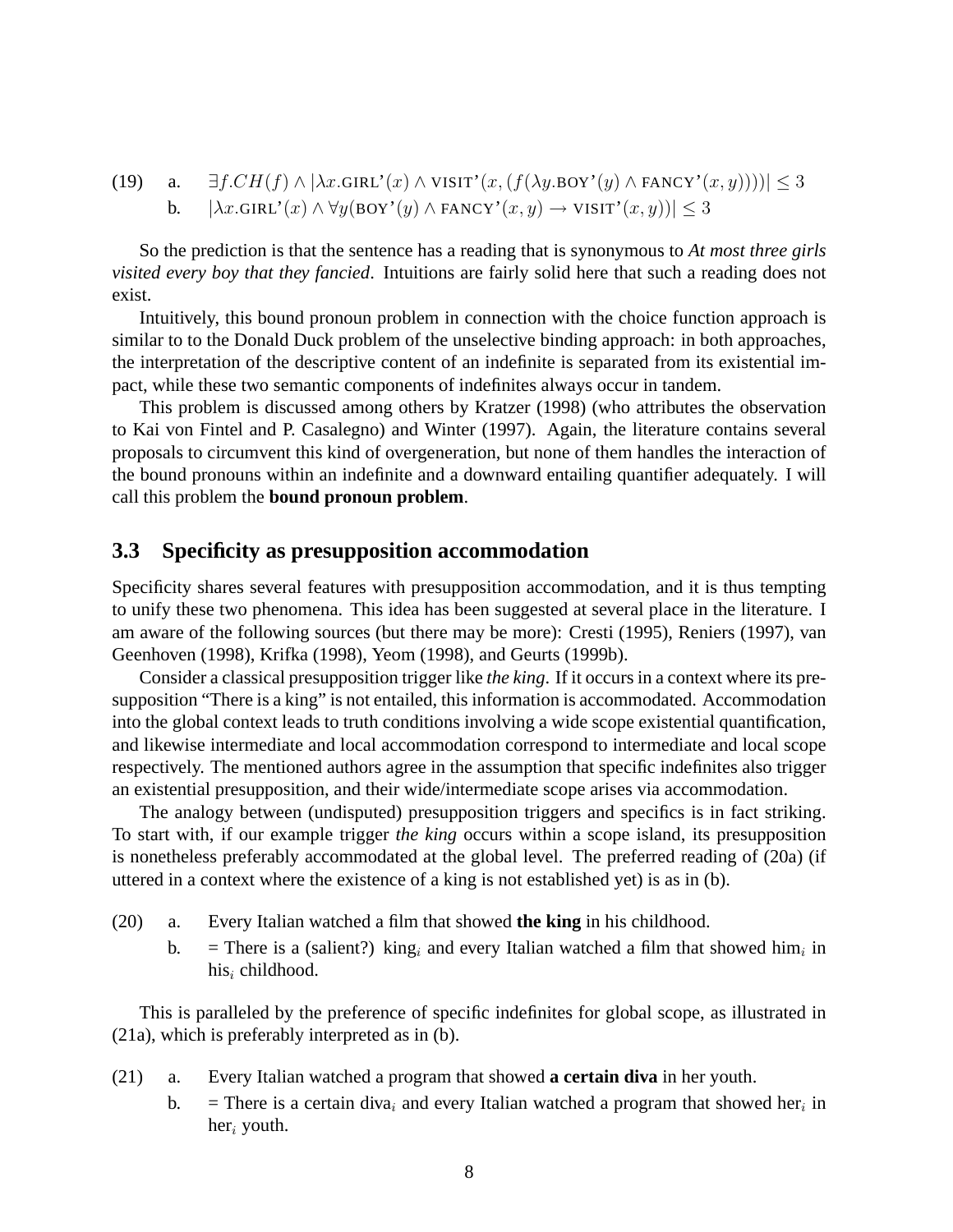As discussed in detail in van der Sandt (1992) and Geurts (1999a), the choice between different versions of accommodation is subject to a variety of constraints. Preference for high over low accommodation is the most obvious, but not the strongest one. It is outranked by the so-called "trapping constraint", which is an inviolable constraint. It requires that a bound variable inside a presupposition cannot become unbound via accommodation. Paired with the preference for high accommodation, the prediction is that a presupposition containing a bound variable is preferably accommodated directly below the binder of this variable. This is illustrated in (22). The definite DP *her*<sup>i</sup> *boyfriend* triggers the presupposition *she*<sup>i</sup> *has a boyfriend*. Since *her*<sup>i</sup> is bound by *each girl*, accommodation cannot be global, and hence the preferred reading is the intermediate one in (22b).

- (22) a. Each girl<sub>i</sub> claimed that she<sub>i</sub> had visited her<sub>i</sub> boyfriend.
	- $b. =$  Each girl has a boyfriend and claimed that she had visited him.
	- c.  $\neq$  There is a boyfriend that each girl claimed to have visited.

The trapping constraint is also operative in connection with specifics. Global scope is blocked because then *she*<sup>i</sup> would not be bound by *each girl* anymore. Accordingly, the intermediate scope reading is preferred.

- (23) a. Each girl<sub>i</sub> claimed that she<sub>i</sub> had visited a certain boy she<sub>i</sub> fancied.
	- $b. =$  Each girl fancies a boy and claimed that she had visited him.
	- c.  $\neq$  There is a boy that each girl claimed to have visited.

Last but not least, accommodation is constrained by a variety of pragmatic constraints pertaining to local and global informativity and consistency. For instance, "local informativity" requires that accommodation must not result in a reading where semantic sub-structures become redundant. Consider (24a). The definite *the king of France* triggers the presupposition that there is a king of France. Accommodating this at the global level (as indicated in (c)), however, results in a structure where the *if*-clause of the conditional is redundant. Therefore intermediate accommodation as in (b) is the preferred option.

- (24) a. If France is a monarchy, then probably the king of France is bald.
	- $b.$  = If France is a monarchy, there is a king of France and he is probably bald.
	- c.  $\neq$  There is a king of France, and if France is a monarchy, he is probably bald.

Again the same applies *ceteris paribus* to specific indefinites.

- (25) a. If John is not a single child, probably a certain sibling of him will inherit his house.
	- b.  $=$  If John is not a single child, he has siblings and probably one of them will inherit his house.
	- c.  $\neq$  John has a sibling and if he is not a single child, probably this sibling will inherit his house.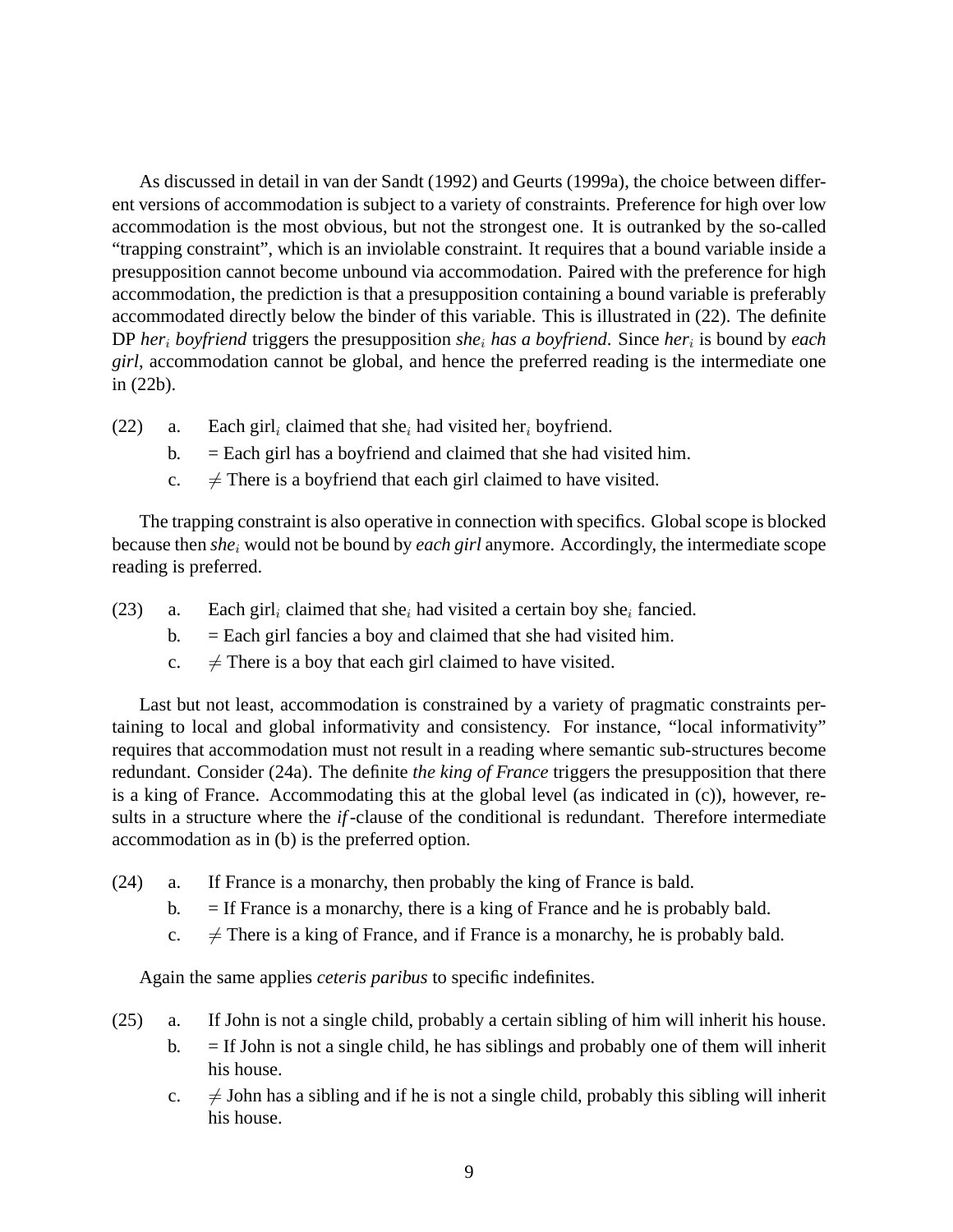This approach has a lot of appeal. It relates the non-local behavior of specifics to an independently established mechanism for the derivation of non-local scope, and it offers a principled account of the interaction of specificity with pronoun binding.

On the other hand though, there is at least one conceptual and one technical problem with the equation "specificity = accommodation". First and foremost, presupposition accommodation is usually conceived as a repair strategy, which applies if a presupposition cannot be anchored in the local context where the trigger occurs. Even in a theory like van der Sandt's, where accommodation is a fully legitimate interpretation mechanism, it is only applicable if presupposition binding fails. For instance in (26a), the presupposition "There is a man" that is triggered by *the man* is preferably bound by the indefinite *a man* in the *if*-clause (provided the context of utterance does not supply an alternative antecedent). This results in a reading equivalent to (b). Accommodation would lead to reading (c), but this option is not viable here.

- (26) a. If a man walks, the man talks.
	- b.  $=$  If a man<sub>i</sub> walks, he<sub>i</sub> talks.
	- c.  $\neq$  There is a man<sub>k</sub>, and if a man<sub>i</sub> walks, he<sub>k</sub> talks.

If specific indefinites were ordinary presupposition triggers, we would expect that they can be bound as well. This is impossible, however. (27a) cannot mean (b).

- (27) a. If a man walks, a (certain) man talks.
	- b.  $\neq$  If a man<sub>i</sub> walks, he<sub>i</sub> talks.

This problem is perhaps less serious than it seems. Krifka (1998) suggests that a sentence like (27a) cannot have the reading (27b) precisely because (26) has this interpretation. More generally, he assumes that the option to use a definite DP to express a certain meaning blocks the competing option to use a specific indefinite. Van Geenhoven and Geurts suggest that specifics cannot have an anaphoric reading because they are indefinite and therefore subject to Heim's "Novelty Condition".

These two alternative explanations perhaps even compatible—if Krifka is right, it might be possible to reduce the Novelty Condition altogether to a blocking effect. I will leave this issue open here.

The other problem for the specificity-as-accommodation theories has to do with specifics that occur in the nuclear scope of quantificational or conditional constructions. Take the following example (due to van Geenhoven):

- (28) a. Every singer<sub>i</sub> chose a song he<sub>i</sub> practiced the day before.  $\neq$ 
	- b. Every singer, chose every song he<sub>i</sub> practiced the day before.

If the indefinite *a song he practiced the day before* gets a specific construal, it should be accommodated. Global accommodation is excluded because then the bound pronoun *he* would end up outside the scope of its binder *every singer*, and this would violate the trapping constraint. According to van der Sandt's theory, the preferred option should actually be accommodation into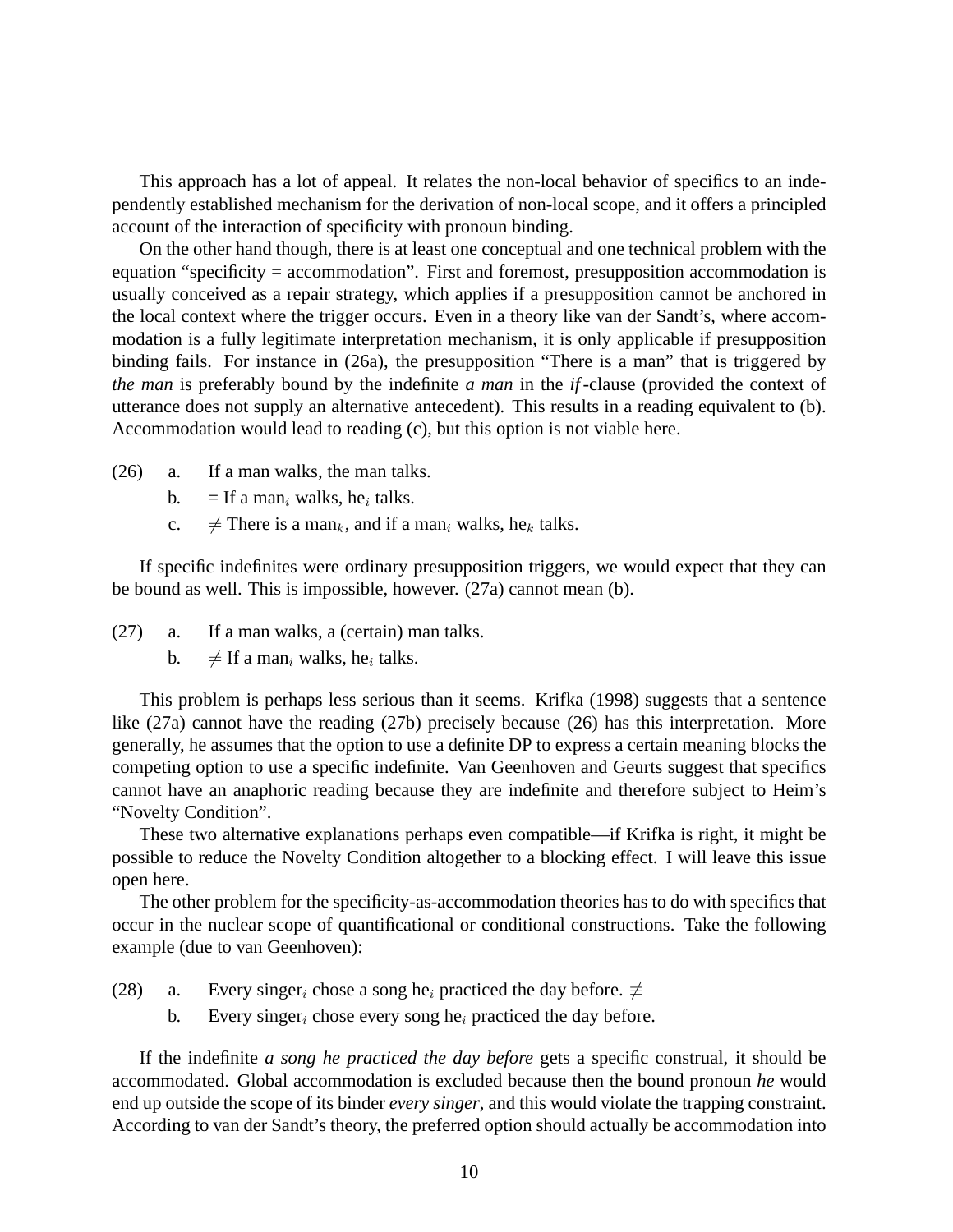the restrictor of the quantifier *every singer*. This would lead to the reading (28b). However, (a) cannot have this reading. The only possible reading is the one where the indefinite has narrow scope.

Krifka argues that accommodation of indefinites into the restrictor of quantificational operators does in fact occur. His example is

- (29) a. A green-eyed dog is usually intelligent.
	- b. USUALLY'  $\vert \vert$  [INTELLIGENT'(x) {GREENEYED\_DOG'(x)}]
	- c. USUALLY'<sub>x</sub> [GREENEYED\_DOG'(x)] [INTELLIGENT'(x)]

(29b) sketches the semantic interpretation of (a) (in a DRT-like fashion) before accommodation takes place. Presupposed material is indicated by curly brackets. Accommodation of the presupposition of the nuclear scope into the restrictor plus unselective variable binding leads to the representation in (c), which in fact accurately represents the interpretation of (a). Krifka generally assumes that the generic interpretation of indefinites is a consequence of accommodation into the restrictor of some operator.

This idea is tempting, because it unifies the two "strong" readings of indefinites—specific and generic—in a natural way. However, I think that this proposal is not really viable in the end. First, (28) shows that accommodation into the restrictor is not always possible, even if the overall laws of presupposition accommodation actually seems to enforce it. Quite generally, strong (i.e. specific or generic) indefinites never wind up in the restrictor of an adnominal quantifier. Genericity is confined to adverbial quantification (including the silent GEN operator). Furthermore, genericity is a clause bound phenomenon. This can be seen from the following examples.

- (30) a. Bill always invites a girl to a restaurant.
	- b.  $\equiv \forall_x \left[\text{GIRL}'(x)\right] \left[\text{INVITE}'(\text{BILL}', x)\right]$
- (31) a. Bill is always jealous because John invites a girl to a restaurant. b.  $\neq \forall_x[\text{GIRL'}(x)][\text{BECAUSE'}(JEALOUS' (BILL'), \text{INVITE'}(JOHN', x))]$

In (30), the adverb *always* creates a tripartite structure, and the indefinite *a girl* is generic and supplies the restrictor of the adverb. Accordingly, the truth conditions of (a) are as in (b). In (31), the structure is analogous except that *a girl* is now embedded in an adjunct clause. Here the indefinite from the embedded clause cannot contribute to the restrictor of the matrix clause. The indefinite can only have the specific (i.e. global scope) or the narrow scope reading. If the generic interpretation of indefinites arose via accommodation, such a sensitivity to syntactic structure would be unexpected. I thus conclude that genericity is an independent phenomenon that can neither be related to specificity nor to presupposition accommodation.

If this is so, then accommodation of specifics into the restrictor of any operators is excluded. Is this an argument against the subsumption of specifics under presuppositions? Not necessarily. The question whether accommodating presuppositions into the restrictor is possible at all has been the topic of long debates (see for instance the discussion in Beaver (2001)). Some examples clearly suggest that it is possible, see for instance (32a). Its preferred reading is (b), the result of (intermediate) accommodation of the presupposition of the nuclear scope of the quantifier into the restrictor.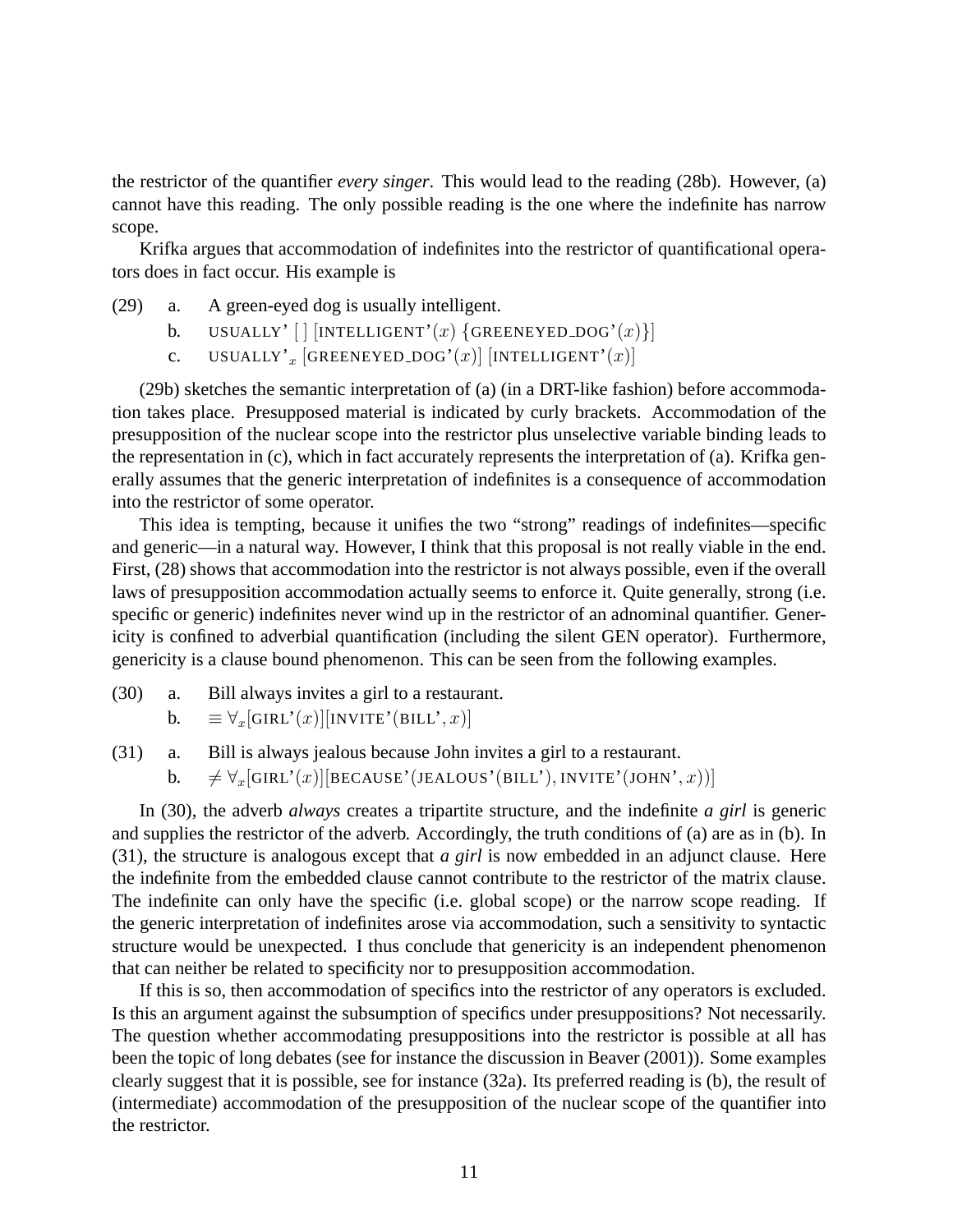- (32) a. All Californians quit smoking.
	- b. All Californians *who used to smoke* quit smoking.

For other examples, intermediate accommodation is impossible. (33) is due to Beaver:

- (33) a. ???Few of the 15 team members and none of the 5 cheerleaders can drive, but every team member will come to the match with her car.
	- b. Few of the 15 team members and none of the 5 cheerleaders can drive, but every team member that owns a car will come to the match with her car .
	- c. (???)Few of the 15 team members and none of the 5 cheerleaders can drive, but every team *has a car and* will come to the match with her car.

Applying intermediate accommodation to (a) yields (b), which is absolutely coherent. However, the only possible reading of (a) is (c)—the result of local accommodation—which is contradictory and thus pragmatically deviant.

The same point can be made with the following sentence, which is a variant of an example due to Hans Kamp:

- (34) a. On Saturdays, every German housewife washes her Porsche.
	- b. Interm. acc: Every German housewife that owns a Porsche washes it on Saturdays.
	- c. Local acc.: Every German housewife owns a Porsche and washes it on Saturdays.

The (a)-sentence is perceived as unambiguous and entailing that every German housewife owns a Porsche. This corresponds to local accommodation, while intermediate accommodation (sketched in (b)) is no possible reading of (a).

Let us have another look at  $(32)$  now. It is a standard assumption that the domain of a quantifier is not the entire universe, but that it is contextually restricted. So an adequate meaning representation of (32a) would be

(35)  $\forall_x$ [CALIFORNIAN' $(x) \wedge C(x)$ ][QUIT\_SMOKING' $(x)$ {SMOKED' $(x)$ }]

The value of the domain variable  $C$  has to be contextually supplied. Suppose it is instantiated as *used to smoke*. This would lead to the representation in (36a). Now the presupposition of the nuclear scope can be bound by material in the restrictor, which leads to the fully specified meaning (36b) for (32).

(36) a. 
$$
\forall_x
$$
[CALIFORNIAN'(*x*)  $\land$  SMOKED'(*x*)][QUIT\_SMOKING'(*x*){SMOKED'(*x*)}]  
b.  $\forall_x$ [CALIFORNIAN'(*x*)  $\land$  SMOKED'(*x*)][QUIT\_SMOKING'(*x*)]

In general terms, what looks like accommodation into the restrictor can also be analyzed as an instance of presupposition binding, provided the implicit domain restriction of the operator in question supplies an antecedent for the presupposition. It is still surprising that this interpretation strategy is possible in some cases as in (32) while in other cases like (33) or (34) it is impossible. I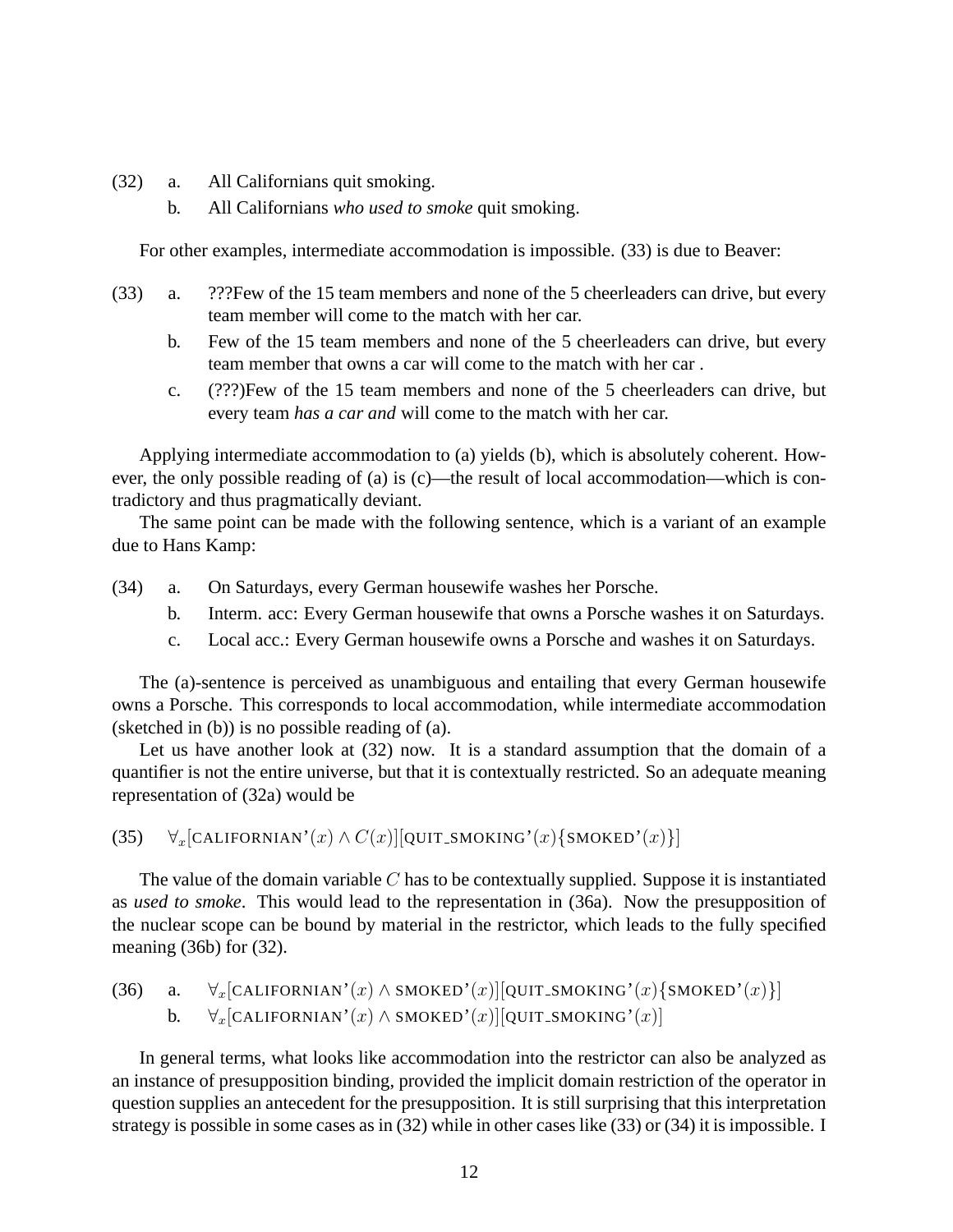will not resolve this puzzle here, but apparently there are various factors involved here. Arguably the implicit restriction of a domain of quantification from Californians to smoking Californians is more natural from a pragmatic point of view than the shift from German housewives to Porscheowning German housewives. Also, information structure plays an important role. Compare (34) to

(37) Every German housewife washes her Porsche on SATURDAYS

Here *her Porsche* is backgrounded, and intermediate accommodation appears to be much easier to get.

Whatever other factors might be involved here, for the present discussion it is only important that strictly speaking there is no operation of accommodation into the restrictor of operators. What looks like it is really an instance of presupposition binding, and specifics cannot be bound due to the Novelty Condition.

Given this, the inability of specifics to be accommodated into the restrictor is entirely regular. So it seems that the analysis of specificity as presupposition accommodation is in fact viable. In the remainder of this article I will develop an analysis of specificity which can be seen as an implementation of this approach. It has the advantage of being compositional, and it offers a simple explanation for the asymmetry between presupposition binding and presupposition accommodation that I argued for above: Binding from the restrictor into the nuclear scope of binary operators is possible, but accommodation into the restrictor is not.

# **4 Partial variables**

#### **4.1 The basic idea**

In this section I will lay out the basic idea of my own proposal. Consider a simple sentence like (38) which contains an indefinite description.

#### (38) A cup moved.

Following the choice function approach, I assume that the indefinite *a cup* is an individualdenoting term with the type  $e$ . Intuitively, it simply refers to some cup. On the other hand, I follow DRT in the assumption that an indefinite is like a variable in predicate logic, i.e. its denotation is underdetermined and has to be fixed by the context. This can straightforwardly be implemented by means of an assignment function. So in the semantic representation *a cup* is to be translated as a variable (the choice of the name of the variable need not concern us here let us assume that DPs have referential indices to this effect), but with the side condition that the denotation of this variable has to fall under the extension of the predicate *cup*. If the local assignment function maps this variable to a non-cup, the indefinite **fails to denote**.

This idea is implemented by extending the language of first order logic with the notion of a **partial variable**. This is a variable that comes with a restriction, i.e. a condition that has to be fulfilled to let the variable have an interpretation. The syntactic convention is simple: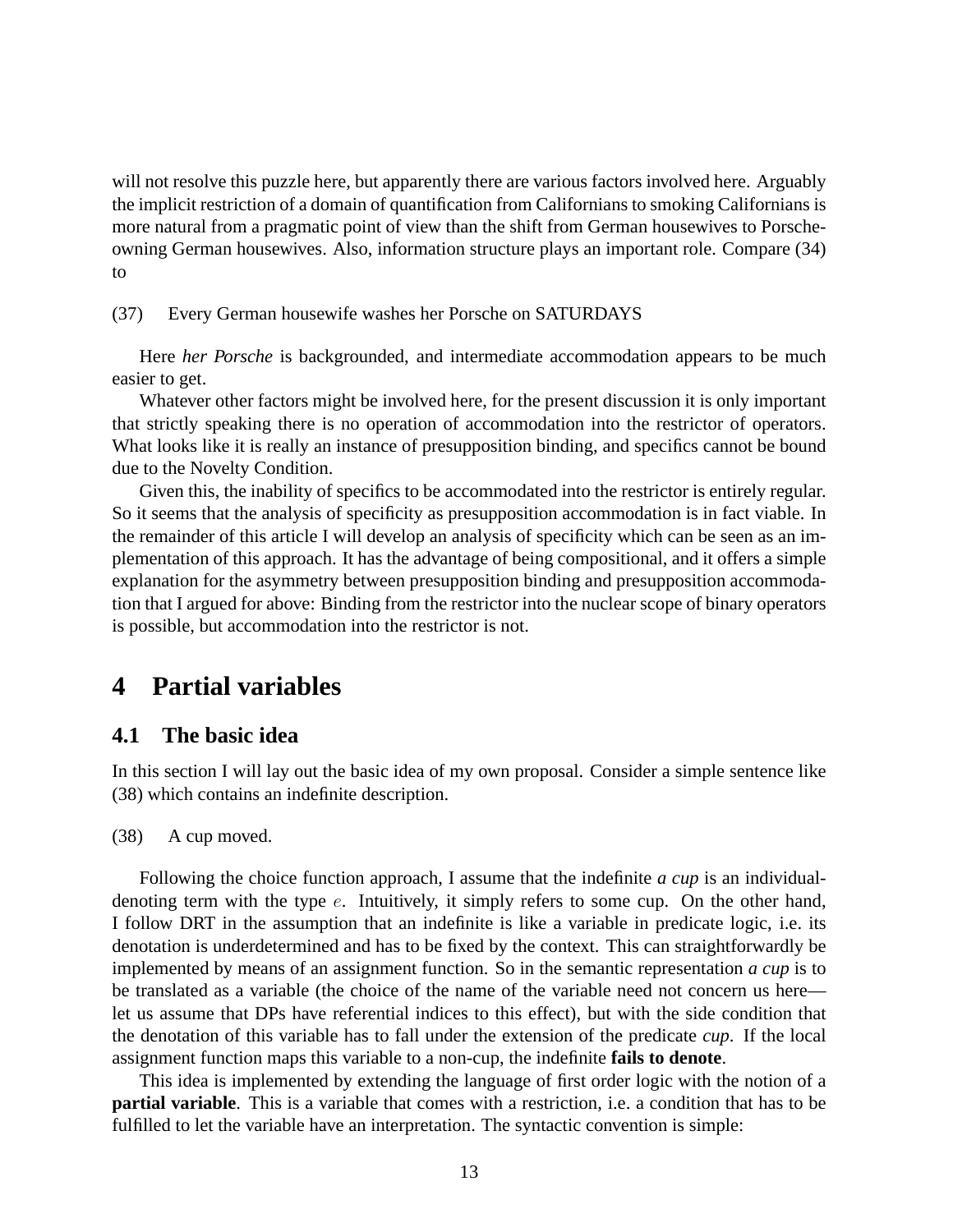**Definition 1 (Partial variables – syntax)** *If* x *is a variable and*  $\varphi$  *is a formula, then*  $[x|\varphi]$  *is a term (called a partial variable).*

Partial variables are interpreted via assignment functions, provided the restriction is fulfilled.

#### **Definition 2 (Partial variables – semantics (first version))**

$$
\| [x|\varphi] \|_g = \begin{cases} g(x) \text{ iff } \| \varphi \|_g = 1 \\ \text{ undefined else} \end{cases}
$$

Using partial variables thus leads to a semantics with denotation gaps. Unless otherwise stated, the meaning of a complex expression is undefined if one of its subexpressions is undefined. Definedness conditions are thus inherited from partial variables to expressions containing them. There is one exception to this rule—existential quantification.<sup>5</sup>

#### **Definition 3 (Semantics of complex expressions (first version))**

$$
\|\exists x \varphi\|_g = \begin{cases} 1 \text{ iff for some } a : \|\varphi\|_{g[a/x]} = 1 \\ 0 \text{ else} \end{cases}
$$

$$
\|\forall x \varphi\|_g = \begin{cases} 1 \text{ iff for all } a : \|\varphi\|_{g[a/x]} = 1 \\ 0 \text{ else} \end{cases}
$$

*If* α *is a complex expression but not a partial variable or a quantified formula, and the immediate subexpressions of*  $\alpha$  *are*  $\beta_1, \dots, \beta_n$ *, then*  $\|\alpha\|_q$  *is defined iff*  $\|\beta_i\|_q$  *is defined for all i with*  $1 \leq i \leq$ n*. If it is defined, it is determined by the rules of standard predicate logic.*

The clauses for quantification are identical to their classical counterpart, but they are conceptually different. If the formula in the scope of existential quantifier is false **or undefined** for all values of the quantified variable, the formula as a whole is just false. This contrasts with other operators, where undefinedness is passed on from sub-constituents to super-constituents.

Let us apply these rules to the simple example from above. In the mapping from English sentences to LFs, I follow largely the version of DRT that is developed in chapter 2 of Heim (1982). The main difference is that indefinites are translated as partial variables rather than as open formulas. These variables are bound by a default operation of existential closure. Following the spirit of Reinhart's version of the choice function approach, I assume that existential closure is selective and can freely apply at every sentential level or at the text level. Put differently, I admit the adjunction of existential quantifiers at every S-node. I represent meanings by means of first order formulas, but the back-and-forth translations between LFs and formulas should be obvious.

- (39) a. A cup moved.
	- b. MOVE' $([x|CUP'(x)])$

<sup>&</sup>lt;sup>5</sup>The universal quantifier is defined in terms of the existential quantifier and negation in the usual way.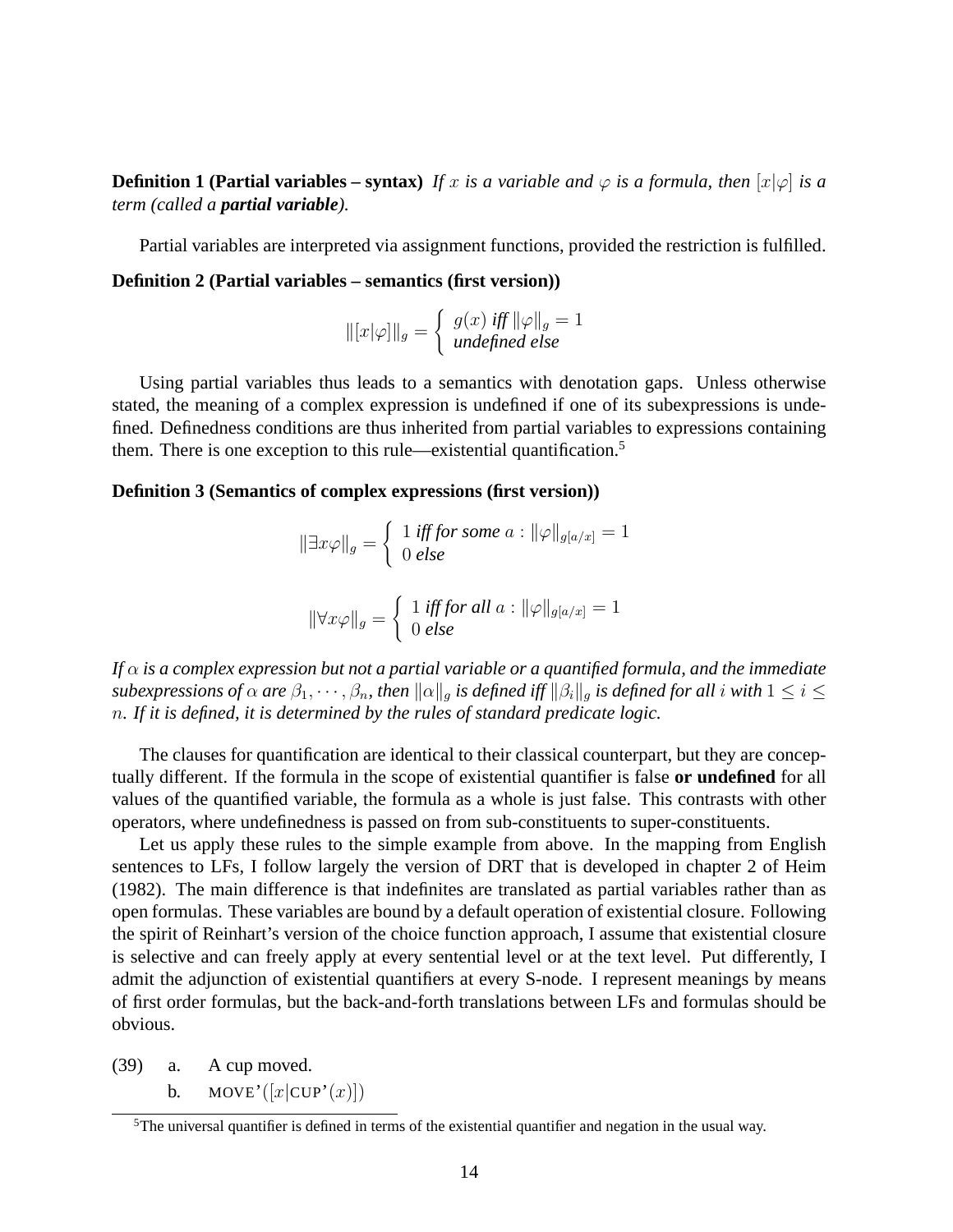c. 
$$
\exists x.\text{Move}^{\cdot}([x|\text{CUP'}(x)])
$$
  
d.  $\|\text{Move}^{\cdot}([x|\text{CUP'}(x)])\|_g = \begin{cases} 1 \text{ iff } g(x) \in \|\text{CUP'}\|_g \cap \|\text{Move'}\|_g \\ 0 \text{ iff } g(x) \in \|\text{CUP'}\|_g - \|\text{Move'}\|_g \\ \text{undefined iff } g(x) \notin \|\text{CUP'}\|_g \end{cases}$   
e.  $\|\exists x.\text{Move}^{\cdot}([x|\text{CUP'}(x)])\| = \begin{cases} 1 \text{ iff } \|\text{CUP'}\|_g \cap \|\text{Move'}\|_g \neq \emptyset \\ 0 \text{ else} \end{cases}$ 

(39a) is translated as (b), where the verb corresponds to a predicate and the indefinite subject to a partial variable. The NP-part of the indefinite is mapped to the restriction of the variable. Applying existential closure yields (b). The interpretation of (b) is given in (d). Function application passes the definedness conditions of its argument on to the entire expression, so (b) only has an interpretation if the partial variable in it denotes, i.e. if  $x$  is mapped to a cup. If this is the case, the truth conditions of (b) are straightforward. Applying existential quantification to this (b) leads to (c) with the interpretation (d). Here undefinedness and falsity are collapsed to falsity, and the bivalent truth conditions are as desired.

Suppose (b) is interpreted in a model where there are no cups. Then the interpretation is undefined regardless of the value of x under q. Accordingly, (c) would come out as false under each assignment. There is thus no empty set problem under this approach—existential quantification over an empty set leads to falsity.

Let us move on to a more complex example. In (40a), an indefinite is embedded in an *if*clause. (The specific reading is perhaps not all that natural here—try to imagine that there is one psychic cup which reacts to ghosts, while the other cups on the table are just ordinary china.)

(40) a. If a cup moved the ghost is present.  
\nb. 
$$
\exists x(\text{MOVE'}([x|\text{CUP'}(x)]) \rightarrow \text{GHP'})
$$
  
\nc.  $||\text{MOVE'}([x|\text{CUP'}(x)]) \rightarrow \text{GHP'}||_g =$   
\n $\begin{cases} 1 \text{ iff } g(x) \in ||\text{CUP'}||_g \& (g(x) \in ||\text{MOVE'}||_g \Rightarrow ||\text{GHP'}||_g = 1) \\ 0 \text{ iff } g(x) \in ||\text{CUP'}||_g \cap ||\text{MOVE'}||_g \& ||\text{GHP'}||_g = 0 \end{cases}$   
\n $u = \begin{cases} 1 \text{ iff for some } a \in ||\text{CUP'}||_g : \ a \in ||\text{MOVE'}||_g \Rightarrow ||\text{GHP'}||_g = 1 \\ 0 \text{ else} \end{cases}$   
\ne.  $\exists x(\text{CUP'}(x) \land (\text{MOVE'}(x) \rightarrow \text{GHP'}))$ 

Existential closure could be applied either to the *if*-clause or to the matrix clause. We are interested in the specific reading, which corresponds to the latter option. The translation of (a) under this reading is (b).

The definedness condition of the partial variable is passed on to the translation of the local clause as above, and further on to the entire implication corresponding to the conditional construction. The interpretation of the implication is thus as in (c). Applying existential quantification leads to (d). (40b) thus has the same truth conditions as the wide scope restricted existential quantification in (e). However, this effect has been achieved without syntactically moving the restrictor from its *in-situ* position. This shows that analyzing indefinites as partial variables avoids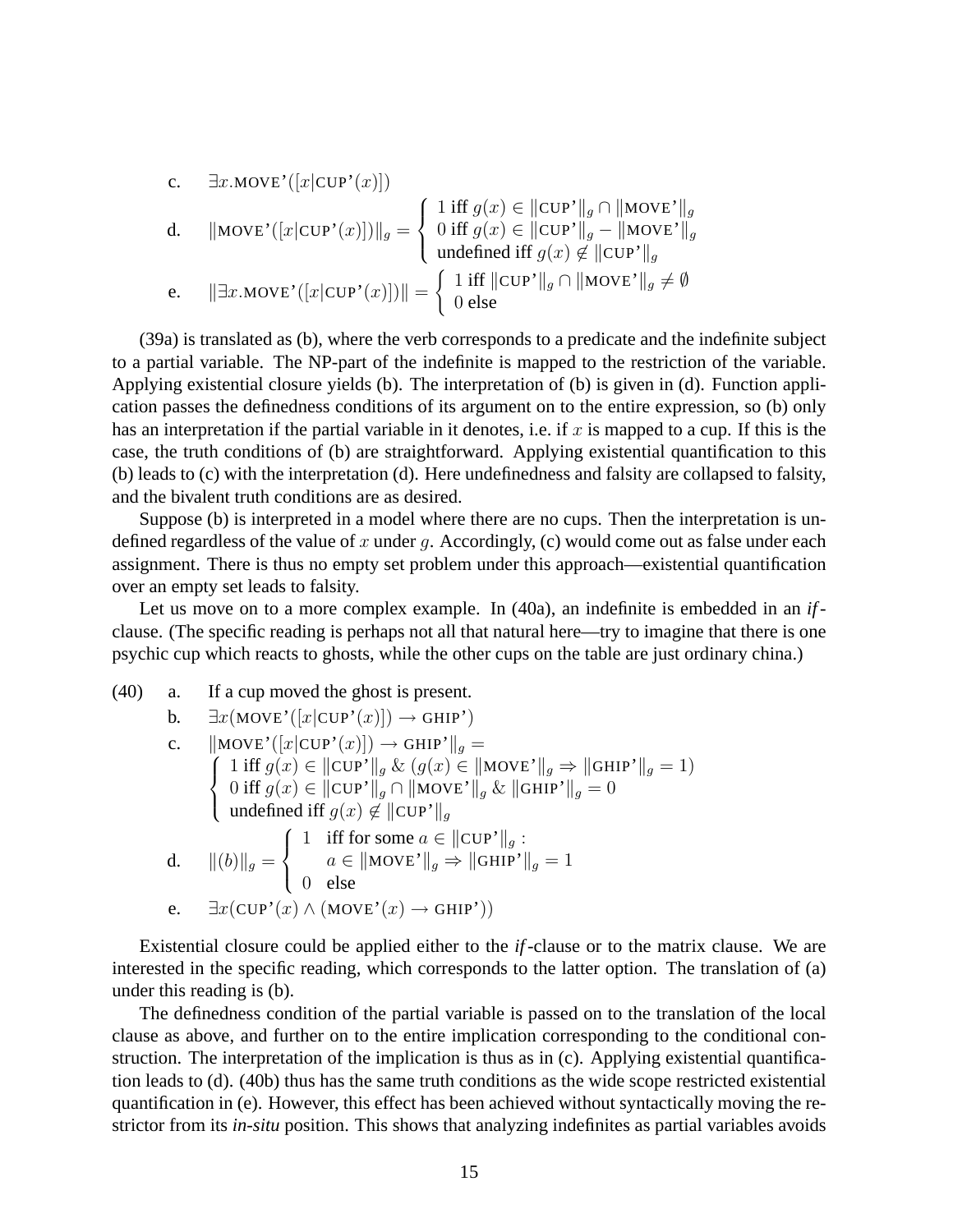the Donald Duck problem but nevertheless predicts that the scope of indefinites is syntactically unrestricted.

## **4.2 Stacked variables**

The present approach overcomes the empty set problem and the Donald Duck problem, but how about the bound pronoun problem? A critical example would be (41a). Under wide scope existential closure, its translation is as in (b).

(41) a. Every girl visited a boy she fancied. b.  $\exists y \forall x . \text{GIRL}'(x) \rightarrow \text{VISIT}'(x, [y| \text{BOY}'(y) \land \text{FANCY}'(x, y)])$ 

What are the truth conditions of (41b)? Let us start with the consequent of the implication.

(42)  $\|\text{VISIT}'(x, [y|\text{BOY}'(y) \wedge \text{FANCY}'(x, y)])\|_q$ =  $\sqrt{ }$  $\int$  $\overline{a}$ 1 *iff*  $g(y) \in \|\text{BOY'}\|_g \& \langle g(x), g(y) \rangle \in \|\text{FANCY'}\|_g \cap \|\text{VISIT'}\|_g$  $0$  *iff*  $g(y) \in \|\text{BOY'}\|_g \& \langle g(x), g(y) \rangle \in \|\text{FANCY'}\|_g \setminus \|\text{VISIT'}\|_g$ *undefined else*

Accordingly, the implication as a whole has the interpretation

(43) 
$$
\|\text{GIRL}'(x) \rightarrow \text{VISIT}'(x, [y|\text{BOY}'(y) \land \text{FANCY}'(x, y)])\|_g
$$

$$
= \begin{cases} 1 & \text{iff} \quad g(y) \in \|\text{BOY}'\|_g \& \langle g(x), g(y) \rangle \in \|\text{FANCY}'\|_g \& \\ g(x) \in (\|\text{GIRL}'\|_g \Rightarrow \langle g(x), g(y) \rangle \in \|\text{VISIT}'\|_g) \\ 0 & \text{iff} \quad g(y) \in \|\text{BOY}'\|_g \& \langle g(x), g(y) \rangle \in \|\text{FANCY}'\|_g \& \\ (g(x) \in \|\text{GIRL}'\|_g \& \langle g(x), g(y) \rangle \notin \|\text{VISIT}'\|_g) \\ \text{undefined else} \end{cases}
$$

Applying universal quantification brings us back into bivalent semantics.

(44) 
$$
\|\forall x. \text{GIRL}'(x) \rightarrow \text{VISIT}'(x, [y|BOY'(y) \land \text{FANCY}'(x, y)])\|_g
$$

$$
= \begin{cases} 1 & \text{iff} \quad \text{for all } a : g(y) \in \|\text{BOY}'\|_g \& \langle a, g(y) \rangle \in \|\text{FANCY}'\|_g \& \\ 0 & \text{else} \end{cases}
$$

After existentially binding  $y$  we get

(45) 
$$
\|\exists y \forall x (\text{GIRL'}(x) \rightarrow \text{VISIT'}(x, [y | \text{BOY'}(y) \land \text{FANCY'}(x, y)]))\|_g
$$

$$
= \begin{cases} 1 & \text{iff} \quad \text{for some } b, \text{for all } a : b \in ||\text{BOY'}||_g \& \\ & \langle a, b \rangle \in ||\text{FANCY'}||_g \& (a \in ||\text{GIRL'}||_g \Rightarrow \\ 0 & \text{else} \end{cases}
$$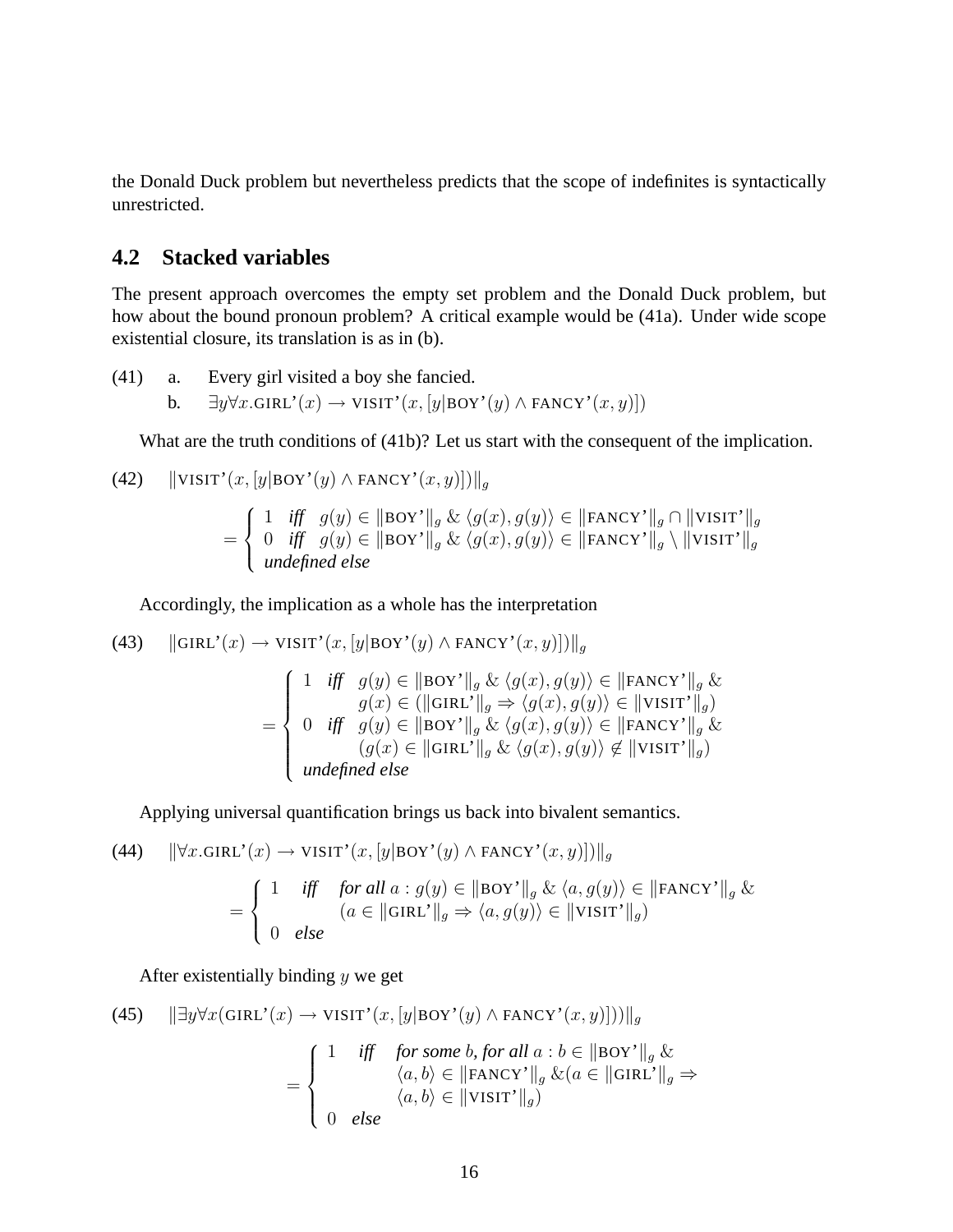These are the truth conditions of the classical formula (46a), which is equivalent to (b).

(46) a. 
$$
\exists y \forall x . \text{BOY}'(y) \land \text{FANCY}'(x, y) \land (\text{GIRL}'(x) \rightarrow \text{VISIT}'(x, y))
$$
  
b.  $\exists y . \text{BOY}'(y) \land \forall x \text{FANCY}'(x, y) \land \forall x (\text{GIRL}'(x) \rightarrow \text{VISIT}'(x, y))$ 

It is obvious that this has nothing to do with the intuitive truth conditions of (41). For (46) to be true, there has to be some boy who is fancied by everybody, while no such thing is entailed by (41).

The problem here is that the variable x that occurs in the restriction of y is bound at a position where y is still free. However, this occurrence of x **depends** on y because the former is part of the restriction of the latter. The problem arises because a dependent variable is bound, which ought to be illicit.

I will first explain in syntactic terms what goes wrong here, before I present a revised semantics of first order logic with partial variables. Basically, existential quantification turns a definedness condition of the bound variable into an ordinary restriction of the existential quantifier. This can be formulated as a syntactic transformation rule:

$$
\exists x \varphi([x|\psi]) \mapsto \exists x. \psi \land \varphi(x)
$$

If the descriptive part of a specific indefinite always has the same scope as the corresponding existential quantifier (i.e. if there is no version of the Donald Duck problem whatsoever), this rule must be meaning-preserving.

Now reconsider formula (41b):

$$
\exists y \forall x . \text{GIRL}'(x) \rightarrow \text{VISIT}'(x, [y| \text{BOY}'(y) \land \text{FANCY}'(x, y)])
$$

Applying the transformation rule would give us

$$
\exists y. \text{BOY}'(y) \land \text{FANCY}'(x, y) \land \forall x. \text{GIRL}'(x) \rightarrow \text{VISIT}'(x, y)
$$

Here the first occurrence of x is free. This does in fact correspond to a possible reading of (41), the one where the pronoun *she* is free. Given the present semantics, this transformation is not meaning preserving though because there is a variable occurrence that is bound before and free after applying the transformation. To make the transformation meaning preserving, we thus have to ensure that a variable occurrence  $x$  that occurs inside the restriction of some free variable  $y$  cannot be bound by a quantifier outside the restriction of the same occurrence of  $y$ .

We could enforce this by requiring that quantifiers only bind independent variable occurrences. This would not suffice though. After applying the transformation, dependent variable occurrence become independent and thus free to be bound. If this is a meaning preserving operation, it must be possible to bind bound variable occurrences after all. The crucial restriction is that the scope relation between the binders and the dependency relation between the bound elements must be inverse from each other. Schematically, the following structure would represent a possible binding configuration: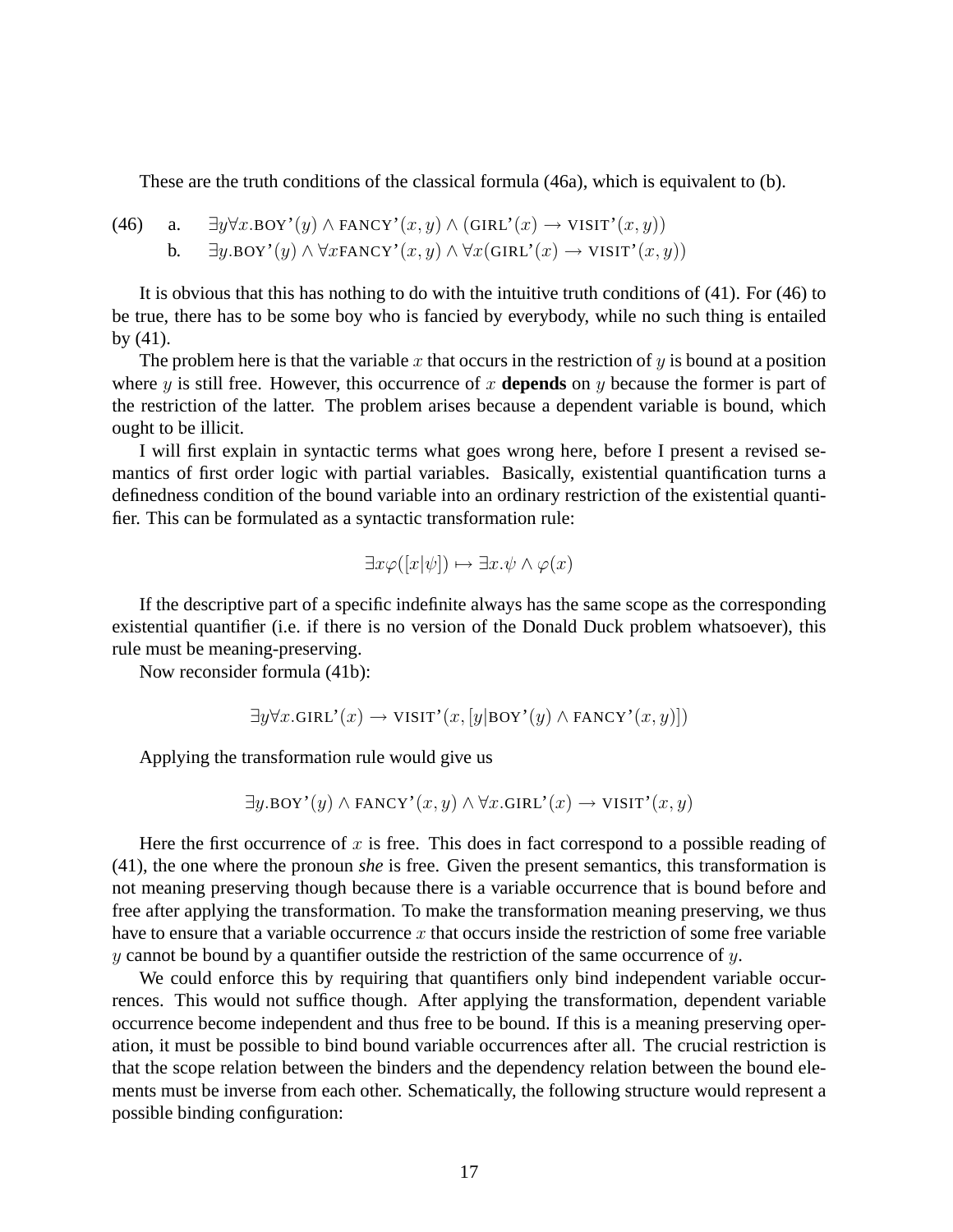

Here the binding relations are nested. Crossing binding relations ought to be illicit:

| $*\exists x\cdots\exists y\cdots\lbrack x\lbrack\cdots y\cdots\rbrack\cdots$ |  |  |  |
|------------------------------------------------------------------------------|--|--|--|
|                                                                              |  |  |  |
|                                                                              |  |  |  |

Likewise, binding into the restriction of a free variable is bad:

$$
\stackrel{*}{=} y \cdots [x | \cdots y \cdots ] \cdots
$$

How can the illicit configurations be avoided? I will use a procedural metaphor. When constructing a formula bottom-up, variable occurrences are arranged in stacks. A single variable creates a new stack with this variable as the only element. If a variable occurrence  $x$  is put into the restriction of a variable occurrence  $y$ ,  $y$  is pushed on top of the stack containing x. This may apply recursively, so that stacks may be arbitrarily large. Binding a variable with a quantifier has the effect of popping elements from stacks. The quantifier  $\exists x$  removes all occurrences of x *that are top elements of a stack* from their stacks. Now all variable occurrences that directly depend on a top-level occurrence of  $x$  become top-level elements themselves and are thus free to be bound. Crucially, variable occurrences that are not top-level cannot be bound.

The technical implementation of this goes as follows. Assignment functions are not just applied to single variables, but to non-empty **sequences of variables**—the formal counterpart of variable stacks. If the variable  $x$  occurs freely and independently in a formula, its interpretation under some assignment q is just  $q(x)$ . x might as well occur within the restriction of another variable y, as for instance in  $[y|R(y, x)]$ . Then the interpretation of the occurrence of x is  $g(xy)$ . This system works recursively. If you have an expression like  $[z|S(z,[y|R(y,x))]$ , then the interpretation of this occurrence of x under q would be  $q(zyx)$ , etc. So assignment functions do not evaluate single variable occurrences but entire stacks.

The interpretation rule for partial variables has to be changed accordingly. I use the following notational convention: if g is an assignment and x a variable, then  $g^x$  is the assignment with the property that for all non-empty sequences  $\vec{v}$ 

$$
g^x(\vec{v}) = g(x\vec{v})
$$

This is the semantic implementation of pushing  $x$  on the stack  $v$ . This operation is needed to interpret partial variables:

#### **Definition 4 (Partial variables – semantics (revised version))**

$$
\| [x|\varphi] \|_g = \begin{cases} g(x) \text{ iff } \| \varphi \|_{g^x} = 1 \\ \text{ undefined else} \end{cases}
$$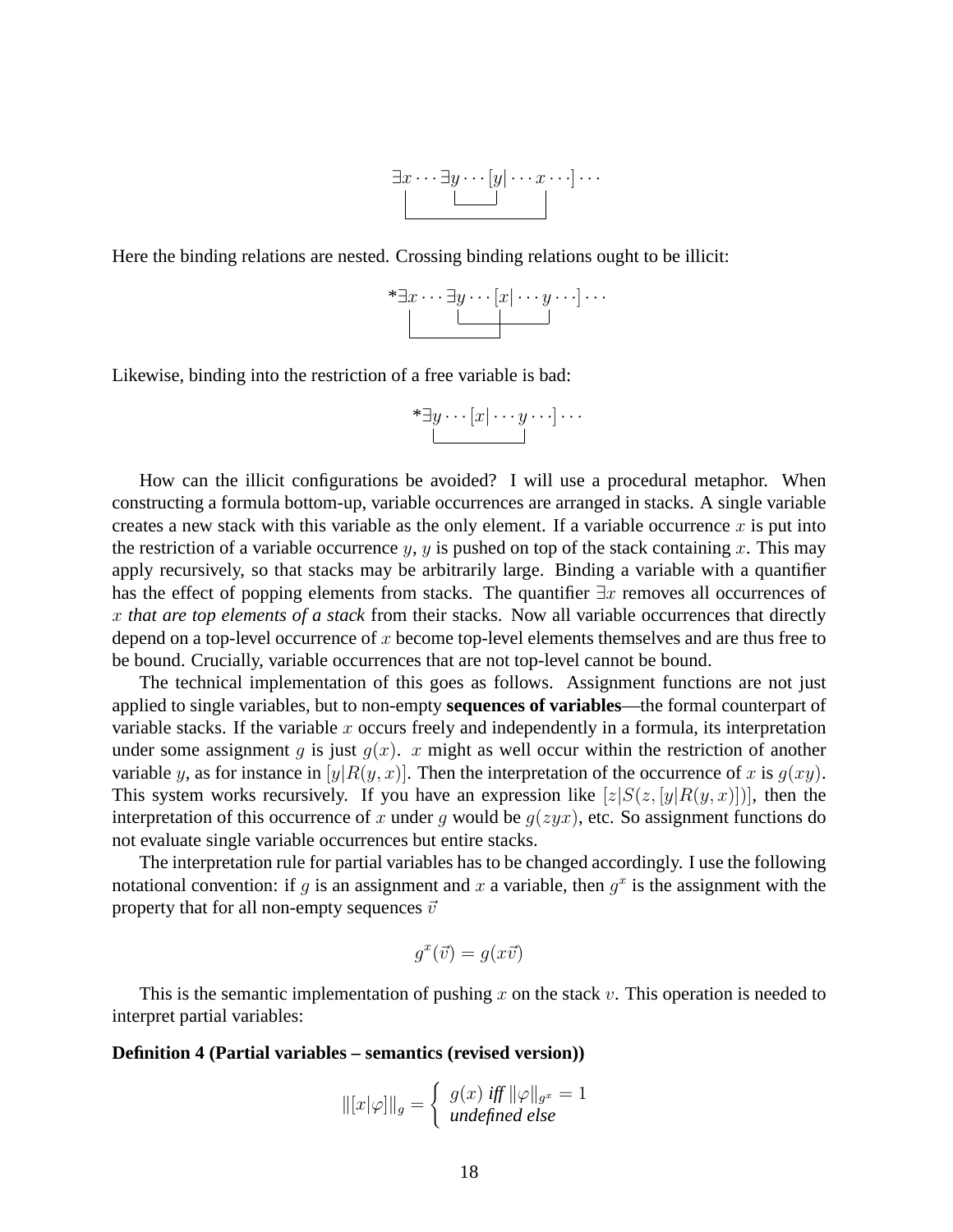In linguistic applications, the restriction  $\varphi$  of a variable occurrence x should properly restrict the denotation of x. So x should occur freely in  $\varphi$ . However, free occurrences of x in  $\varphi$  are now one level lower in the stack than the occurrence of  $x$  they restrict. To avoid this side effect, I assume that pushing x on a stack where x is already the top element has no effect on the stack.

Quantification turns the restriction of the bound variable into a part of the truth conditions. This means that variables that depend on the quantified variable are turned into independent variables. Hence we have to adjust the definition of quantification as well.

We need two more auxiliary notions:

- $g[a/x]$  is the assignment which is exactly like g except that  $g(x^n) = a^6$ . This ensures that two occurrences of  $x$  where the first directly depends on the second refer to the same object.
- $g\{x\}$  is the assignment which is exactly like g except that for all non-empty sequences  $\vec{v}$ that start with a variable  $\neq x$ :

$$
g\{x\}(x^n\vec{v}) = g(\vec{v})
$$

This implements the notion of popping all top-level occurrences of  $x$  from a stack.

Quantification pops top-level elements from stacks and quantifies over their denotation:

#### **Definition 5 (Semantics of Quantification (revised version))**

$$
\|\exists x \varphi\|_g = \begin{cases} 1 \text{ iff for some } a : \|\varphi\|_{g[a/x]\{x\}} = 1 \\ 0 \text{ else} \end{cases}
$$

$$
\|\forall x \varphi\|_g = \begin{cases} 1 \text{ iff for all } a : \|\varphi\|_{g[a/x]\{x\}} = 1 \\ 0 \text{ else} \end{cases}
$$

It might be helpful to go through the interpretation procedure for (41) under the revised interpretation to see the difference.

The formula to be interpreted is still

(47) 
$$
\exists y \forall x . \text{GIRL}'(x) \rightarrow \text{VISIT}'(x, [y| \text{BOY}'(y) \land \text{FANCY}'(x, y)])
$$

Skipping over some intermediate steps that ought to be obvious, the interpretation of the implication is

(48) 
$$
\|\text{GIRL}'(x) \to \text{VISIT}'(x, [y|BOY'(y) \land \text{FANCY}'(x, y)])\|_g
$$

$$
= \begin{cases} 1 & \text{iff} \quad g^y(y) \in \|\text{BOY}'\|_g \& \langle g^y(x), g^y(y) \rangle \in \|\text{FANCY}'\|_g \& \\ (g(x) \in \|\text{GIRL}'\|_g \Rightarrow \langle g(x), g(y) \rangle \in \|\text{VISIT}'\|_g) \\ 0 & \text{iff} \quad g^y(y) \in \|\text{BOY}'\|_g \& \langle g^y(x), g^y(y) \rangle \in \|\text{FANCY}'\|_g \& \\ (g(x) \in \|\text{GIRL}'\|_g \& \langle g(x), g(y) \rangle \notin \|\text{VISIT}'\|_g) \\ \text{undefined else} \end{cases}
$$

<sup>&</sup>lt;sup>6</sup>The notation  $x^n$  stands for a non-empty sequence of x.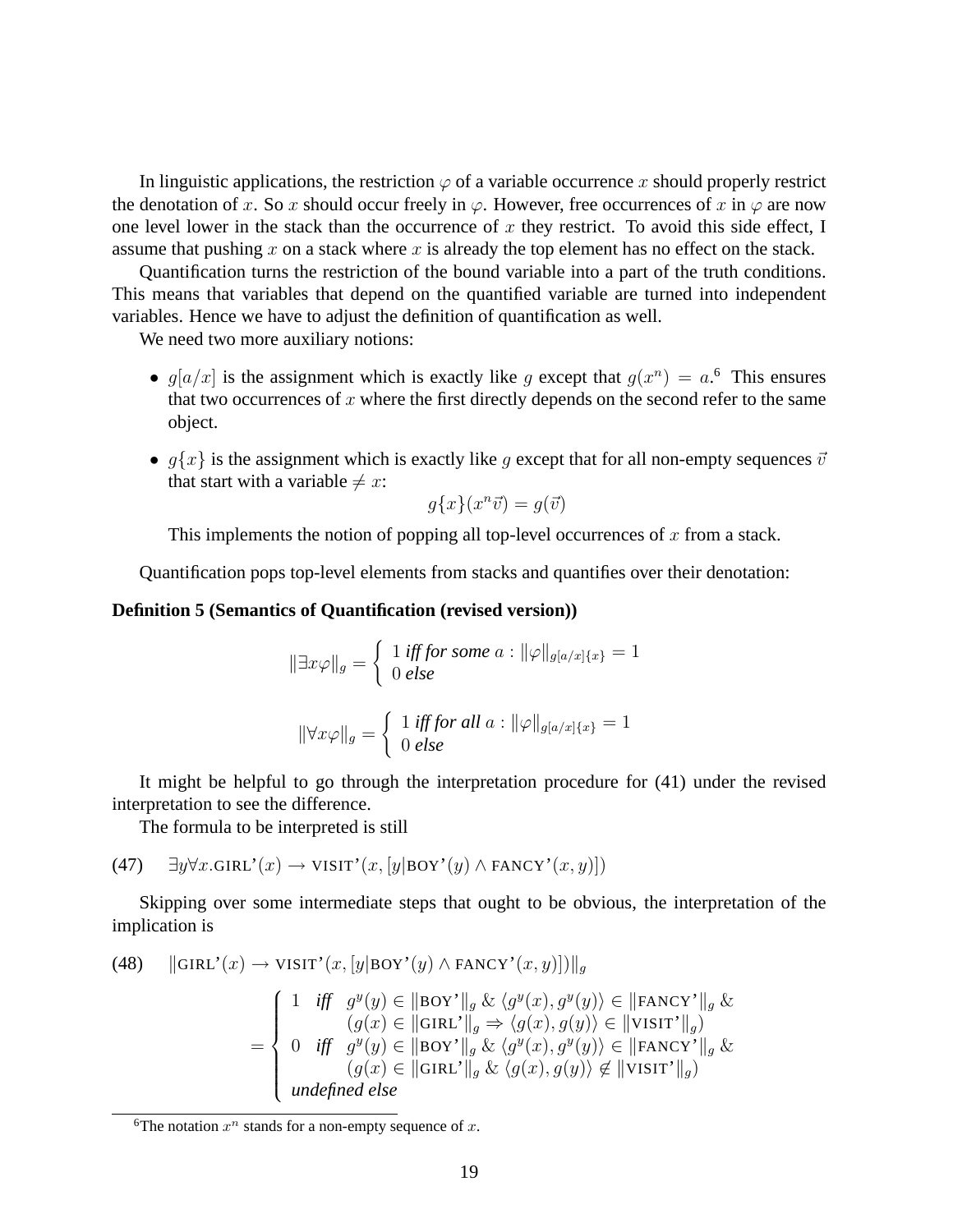Universal quantification over  $x$  yields

(49) 
$$
\|\forall x. \text{GIRL}'(x) \rightarrow \text{VISIT}'(x, [y|BOY'(y) \land \text{FANCY}'(x, y)])\|_g
$$

$$
= \begin{cases} 1 & \text{iff} \quad \text{for all } a : g^y(y) \in ||BOY'||_g \& \\ \langle g^y(x), g^y(y) \rangle \in ||\text{FANCY}'||_g \& (a \in ||\text{GIRL}'||_g \Rightarrow \\ 0 & \text{else} \end{cases}
$$

Here the shift from the assignment function  $g[a/x]$  to  $g[a/x]$  has no effect since no variables depend on  $x$ . This is different for  $y$ :

(50) 
$$
\|\exists y \forall x. \text{GIRL}^{\prime}(x) \rightarrow \text{VISIT}^{\prime}(x, [y| \text{BOY}^{\prime}(y) \land \text{FANCY}^{\prime}(x, y)])\|_{g}
$$

$$
= \begin{cases} 1 & \text{iff} \quad \text{for some } b, \text{ for all } a : b \in ||\text{BOY}^{\prime}||_{g[b/y]\{y\}^{y}} \& \\ & \langle g[b/y] \{y\}^{y}(x), b \rangle \in ||\text{FANCY}^{\prime}||_{g[b/y]\{y\}^{y}} \& \\ & (a \in ||\text{GIRL}^{\prime}||_{g[b/y]\{y\}} \Rightarrow \langle a, b \rangle \in ||\text{VISIT}^{\prime}||_{g[b/y]\{y\}^{y}}) \end{cases}
$$

Going from  $g$  to  $g^y$  amounts to pushing one occurrence of  $y$  to every stack, while going from  $g$  to  $g{y}$  amounts to removing all leading occurrences of  $y$  from every stack. Taken together this means that  $g\{y\}^y = g\{y\}$ , hence we can simplify to

(51) 
$$
\|\exists y \forall x. \text{GIRL'}(x) \rightarrow \text{VISIT'}(x, [y|BOY'(y) \land \text{FANCY'}(x, y)])\|_g
$$

$$
= \begin{cases} 1 & \text{iff} \quad \text{for some } b, \text{ for all } a : b \in ||BOY'||_g \& \\ & \langle g(x), b \rangle \in ||\text{FANCY'}||_g \& \\ 0 & \text{else} \end{cases}
$$

These are the truth conditions of the classical formula

(52)  $\exists y . \text{BOY'}(y) \land \text{FANCY'}(x, y) \land \forall x . \text{GIRL'}(x) \rightarrow \text{VISIT'}(x, y)$ 

This is exactly the result of the syntactic transformation briefly considered above. It represents the (possible) reading where the indefinite is specific and the pronoun in its descriptive part is free. It is NOT possible anymore to derive a reading where the indefinite has wide scope but the pronoun is bound by the universal quantifier. So the bound pronoun problem is solved as well.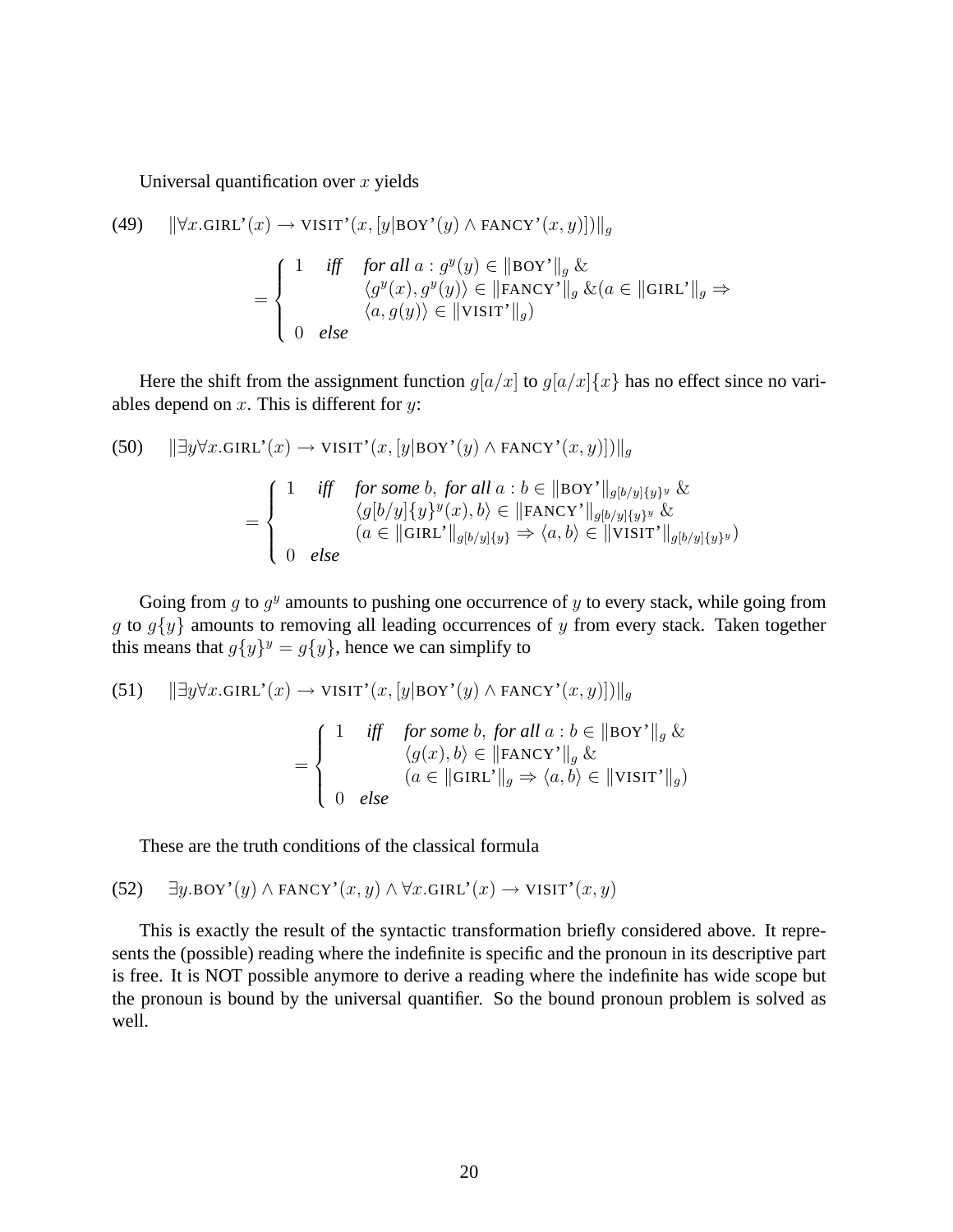### **4.3 One variable at a time**

Still, the theory in its present shape makes wrong predictions when several indefinites interact.

(53) a. It is not the case that a certain boy met a girl. b.  $\exists x \neg (\exists y \text{MEET'}([x|\text{BOY'}(x)], [y|\text{GIRL'}(y)])$ 

In (53) we have two indefinites, and we are interested in the reading where the first is existentially bound with wide and the second with narrow scope. The interpretation of the atomic formula in the scope of the second quantifier is straightforward:

(54) 
$$
\|\text{MEET'}([x|\text{BOY'}(x)], [y|\text{GIRL'}(y)])\|_g
$$

$$
= \begin{cases} 1 & \text{iff} \quad g^x(x) \in ||\text{BOY}'||_g \& g^y(y) \in ||\text{GIRL'}||_g \& \\ & \langle g(x), g(y) \rangle \in ||\text{MEET'}||_g \\ 0 & \text{iff} \quad g^x(x) \in ||\text{BOY'}||_g \& g^y(y) \in ||\text{GIRL'}||_g \& \\ & \langle g(x), g(y) \rangle \notin ||\text{MEET'}||_g \\ \text{undefined else} \end{cases}
$$

Applying existential quantification gives us

(55) 
$$
\|\exists y \text{MEET'}([x|\text{BOY'}(x)], [y|\text{GIRL'}(y)])\|_g
$$

$$
= \begin{cases} 1 & \text{iff} \quad \text{for some } a : g^x(x) \in \|\text{BOY'}\|_g \& a \in \|\text{GIRL'}\|_g \& a \in \|\text{GIRL'}\|_g \& a \in \|\text{GIRL'}\|_g \& a \in \|\text{GIRL'}\|_g \end{cases}
$$

Existential quantification turns definedness conditions into truth conditions, and it does so in a non-discriminating way. It does not distinguish to which partial variable the different parts of the definedness conditions belong. This has disastrous consequences here. Continuing with negation and a second existential quantification, we get

(56) 
$$
\|\exists x \neg \exists y \text{MEET}'([x | \text{BOY}'(x)], [y | \text{GIRL}'(y)])\|_g
$$

$$
= \begin{cases} 1 & \text{iff} \quad \text{for some } b, \text{for no } a : b \in ||\text{BOY}'||_g \& a \in ||\text{GIRL}'||_g \& a \in ||\text{GIRL}'||_g \end{cases}
$$

This corresponds to the classical

(57) 
$$
\exists x \neg \exists y . \text{BOY}'(x) \land \text{GIRL}'(y) \land \text{MEET}'(x, y)
$$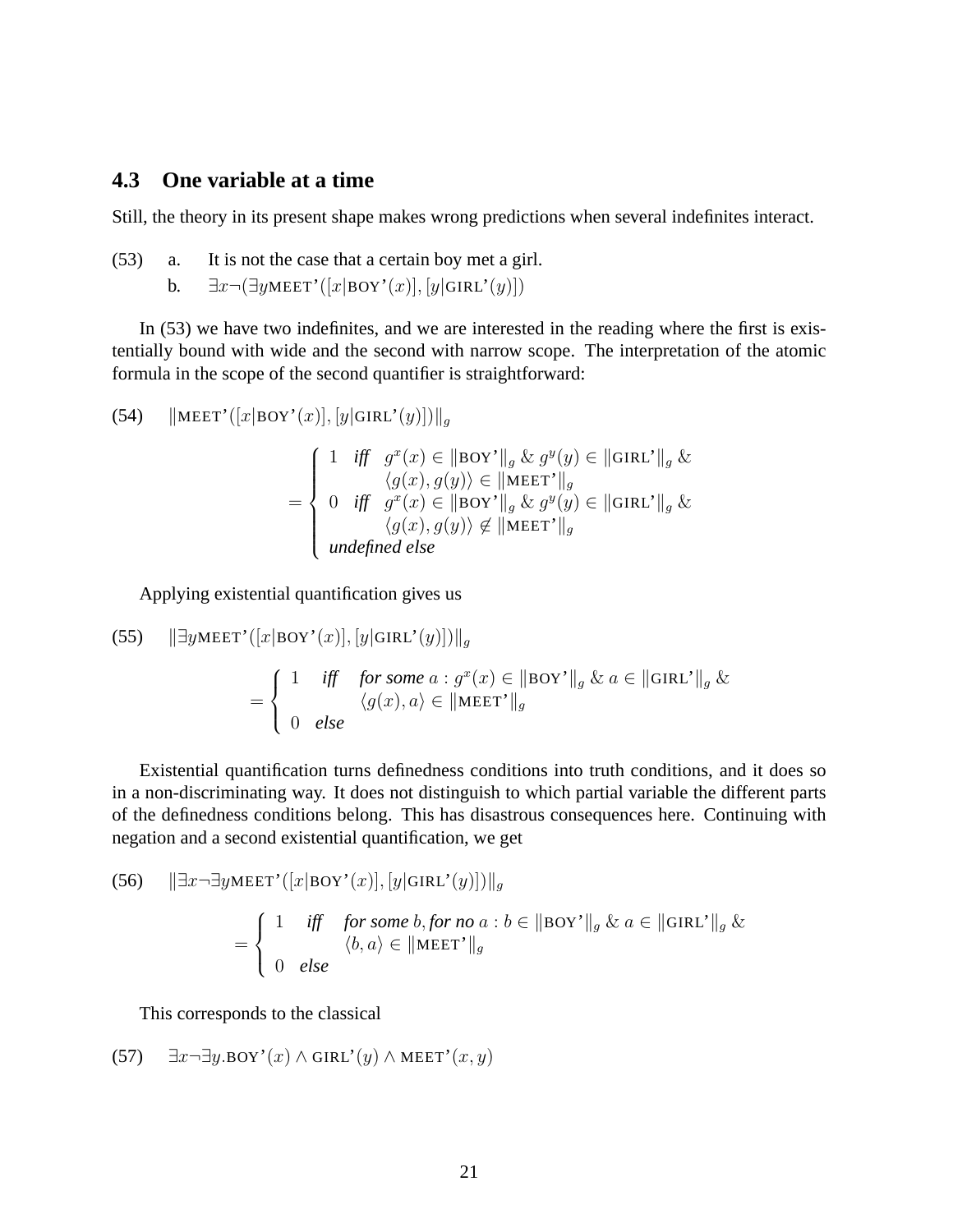The restriction of the partial variable x remains within the scope of the first quantifier ccommanding it, and this is  $\exists y$  here. This is a configuration that is similar to the Donald Duck problem discussed earlier. The formula in (57) is true iff there is an object with the property that if it is a boy, it met no girl. Of course these are not the truth conditions of (53).

An adequate semantics for quantification should turn those definedness conditions that belong to the bound variable into truth conditions, while the restrictions belonging to other variables should be passed on **as definedness conditions.**

To implement this intuition, I will use a technique that is inspired by Reinhart (1997). Reinhart assumes that an indefinite with an empty restriction does refer to some special object with non-classical properties. In Reinhart's account, this special object has no properties, so to speak. I will also assume a special object as the referent of such indefinites, but one that is hyperconsistent and has all properties. Let us call this object "⊥". It is not an element of the universe of discourse, so it does not occur in the extension of non-logical predicates. It is a licit referent of a variable though. If  $q(x) = \perp$ , then the partial variable  $[x|\varphi]$  will refer to  $\perp$  under q, no matter whether or not the restriction is true. This means that there is always an assignment function g that fulfills all restrictions on x, namely the one that maps x to  $\perp$ , and the same holds for all variables. This enables us to keep definedness conditions apart that originate from different variables.

So if the condition  $\varphi$  is true, the referent of  $[x|\varphi]$  under g is  $g(x)$ . If  $\varphi$  is false,  $g(x)$  is only defined if it is  $\perp$ . There is a third option— $\varphi$  may be undefined because some variable different from x occurring in it has an unfulfilled definedness condition. In this case,  $[x|\varphi]$  is undefined under q even if  $q(x) = \perp$ .

The modified semantics for first order logic with partial variables is now as follows.

#### **Definition 6 (Semantics of partial variables (final version))**

$$
\| [x|\varphi] \|_g = \begin{cases} g(x) & \text{if } \| \varphi \|_{g^x} = 1 \\ \perp & \text{if } \| \varphi \|_{g^x} = 0 \text{ and } g(x) = \perp \\ \text{undefined else} \end{cases}
$$

Quantification turns definedness conditions into truth conditions, but it should do so in a discriminating way. The quantifiers should turn all those definedness conditions into truth conditions that are due to restrictions on  $x$ , while other definedness conditions remain definedness conditions. Suppose the interpretation of  $\varphi$  is undefined under g. If this undefinedness is due to a violation of a restriction on x, then  $\varphi$  should be defined under the assignment  $q[x/\perp]\{x\}$ because ⊥ fulfills all restrictions, even inconsistent ones. If, on the other hand, the restrictions on other variables are violated as well, the formula is also undefined under the revised assignment function.

Furthermore, for an existentially quantified formula to be true requires the existence of an object that verifies the formula in question, and likewise for a universally quantified formula to be false. Here we only care about proper, consistent objects, not about ⊥. Hence quantification should range over the universe without ⊥. This leads to the final version of the semantics for quantification: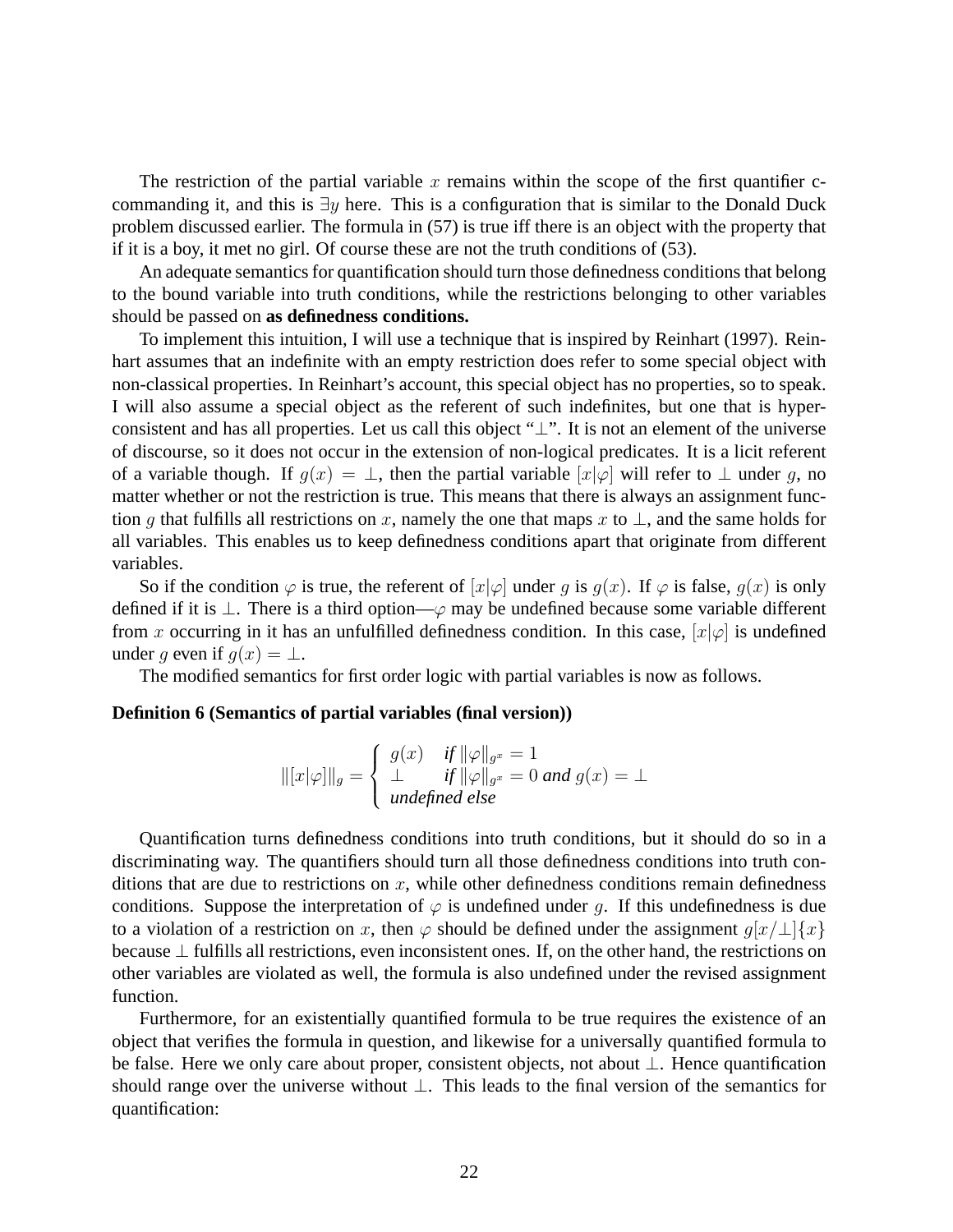#### **Definition 7 (Semantics of Quantification (final version))**

$$
\|\exists x \varphi\|_{g} = \begin{cases} 1 & \text{if for some } a \neq \bot : \|\varphi\|_{g[a/x]\{x\}} = 1 \\ 0 & \text{if } \|\varphi\|_{g[x/\bot]\{x\}} \text{ is defined, and for all } a \neq \bot : \|\varphi\|_{g[a/x]\{x\}} \neq 1 \\ \text{undefined else} \end{cases}
$$

$$
\|\forall x \varphi\|_{g} = \begin{cases} 1 & \text{if } \|\varphi\|_{g[x/\bot]\{x\}} \text{ is defined, and for all } a \neq \bot : \|\varphi\|_{g[a/x]\{x\}} \neq 0 \\ 0 & \text{if for some } a \neq \bot : \|\varphi\|_{g[a/x]\{x\}} = 0 \\ \text{undefined else} \end{cases}
$$

Note that this revised definition re-establishes the classical equivalence between  $\forall x \varphi$  and  $\neg \exists x \neg \varphi$ .

Let us see what the new interpretation rule has to say about the previous example. Instead of (55) we have the revised interpretation:

(58) 
$$
\|\text{MEET'}([x|\text{BOY'}(x)], [y|\text{GIRL'}(y)])\|_g
$$

$$
= \left\{ \begin{array}{ll} 1 & \text{iff} \quad g(x) \in \|\text{BOY'}\| \cup \{\bot\} \ \& g(y) \in \|\text{GIRL'}\| \cup \{\bot\} \ \& \\ \langle g(x), g(y) \rangle \in \|\text{MEET'}\| \\ 0 & \text{iff} \quad g(x) \in \|\text{BOY'}\| \cup \{\bot\} \ \& g(y) \in \|\text{GIRL'}\| \cup \{\bot\} \ \& \\ \langle g(x), g(y) \rangle \notin \|\text{MEET'}\| \\ \text{undefined else} \end{array} \right.
$$

After applying existential quantification once, we have:

(59) 
$$
\|\exists y \text{MEET'}([x|\text{BOY'}(x)], [y|\text{GIRL'}(y)])\|_g
$$

$$
= \begin{cases} 1 & \text{iff} \quad g(x) \in \|\text{BOY'}\| \cup \{\bot\} \& \\
& \text{there is an } a \in \|\text{GIRL'}\| : \langle g(x), a \rangle \in \|\text{MEET'}\| \\ 0 & \text{iff} \quad g(x) \in \|\text{BOY'}\| \cup \{\bot\} \& \\
& \text{for no } a \in \|\text{GIRL'}\| : \langle g(x), a \rangle \in \|\text{MEET'}\| \\ \text{undefined else} \end{cases}
$$

Negation just switches truth values. Existentially quantifying over  $x$  then gives us

(60) 
$$
\|\exists x \neg \exists y \text{MEET'}([x | \text{BOY'}(x)], [y | \text{GIRL'}(y)])\|_g
$$

$$
= \begin{cases} 1 & \text{iff} \text{ there is } a b \in ||\text{BOY'}|| : \text{ for } no a \in ||\text{GIRL'}|| : \\ 0 & \text{iff} \text{ for } no b \in ||\text{BOY'}|| : \text{ for } no a \in ||\text{GIRL'}|| : \\ 0 & \text{iff} \text{ for } no b \in ||\text{BOY'}|| : \text{ for } no a \in ||\text{GIRL'}|| : \end{cases}
$$

These are in fact the (bivalent) truth conditions of the classical formula

(61) 
$$
\exists x . \text{BOY}'(x) \land \neg \exists y . \text{GIRL}'(y) \land \text{MEET}'(x, y)
$$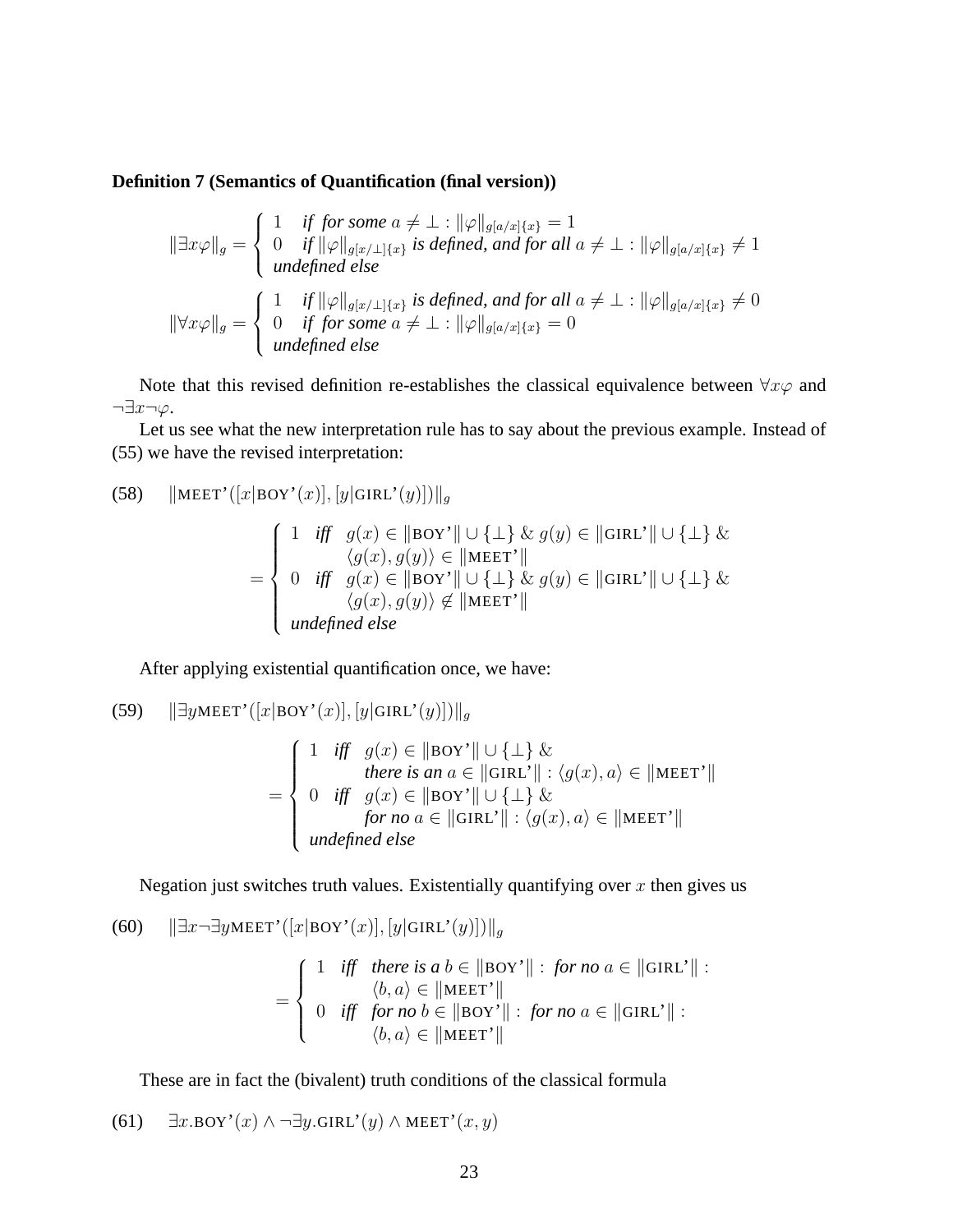#### **4.4 Variable free semantics?**

The final semantics for first order logic with partial variables we end up with turns out to be rather complex. We have to enrich the domain of interpretation with an abstract, inconsistent object, and we employ assignment function that range over sequences of variables rather than over single variables. One might wonder whether this degree of complexity is really necessary.

This touches the issue what the status of variables in natural language semantics actually is. Some researchers, especially categorial grammarians, have argued that natural languages does not use variables. Rather, variables are a convenient technical device that can ultimately be dispensed with, just like logical representations in a surface compositional model of grammar (see especially the discussion in Szabolcsi (1988) and Jacobson (1999)). The technical devices that I introduced in the last two subsections are arguably tailored to solve problems that a variable free system does not have in the first place.

In a variable free system, variable occurrences are replaced by identity functions that function compose with their environment. Having several occurrences of the same variable amounts to merging the argument roles that correspond to them. There is no real counterpart to first order quantification in variable free system. Rather, quantification is dealt with as in Generalized Quantifier theory, i.e. quantifiers are higher order functions that apply to other functions.

There is a natural variable free counterpart to partial variables, namely partial functions. A variable free version of the present theory using partial functions is in fact possible, see Jäger (2001a,b). In this system, the meaning of for instance an indefinite like *a boy* would just be the identity function over the set of boys.

The improper object  $\perp$  was introduced to make sure that the definedness conditions of different variables can be kept apart. In the variable free system, this is automatically the case. Take the example *a boy meets a girl*. This would be interpreted as a partial function that is defined only over the set of boys. Each boy b is mapped to a partial function  $f<sub>b</sub>$ .  $f<sub>b</sub>$  is a partial function that is defined only over the set of girls, and where defined, it maps each girl  $g$  to the truth value of *b met g*. Now if there are no boys, the clause denotes the empty function, and if there are boys but no girls, it denotes a constant function on the set of boys that always has the empty function as a value. These are different objects, and there is no problem keeping them apart. The treatment of pronouns inside the description of an indefinite (as discussed in the last subsection) is more intricate in the variable free system, and I will not discuss it here. Suffice it to say that the bound pronoun problem does not arise either due to the combinatorics of the system.

A proponent of variable free semantics could thus make a case that the complexity introduced in the last two subsections is an artifact of the usage of variables, which should be avoided anyway. At the present point, I remain agnostic as to whether the true theory of natural language semantics actually needs variables. It is undeniable though that working with variables makes life a lot easier because it allows to hide a good deal of the semantics complexity behind a convenient notation. (Even fervent proponents of variable free semantics work with the  $\lambda$  calculus as representation language instead of the variable free combinatory logic, for exactly this reason.) If the variable free view is correct, there is still nothing wrong with using variables as long as one knows how to get rid of them, and the complexity introduced here is just the price one has to pay for a convenient notation. If, on the other hand, variables are really inevitable, the complexity is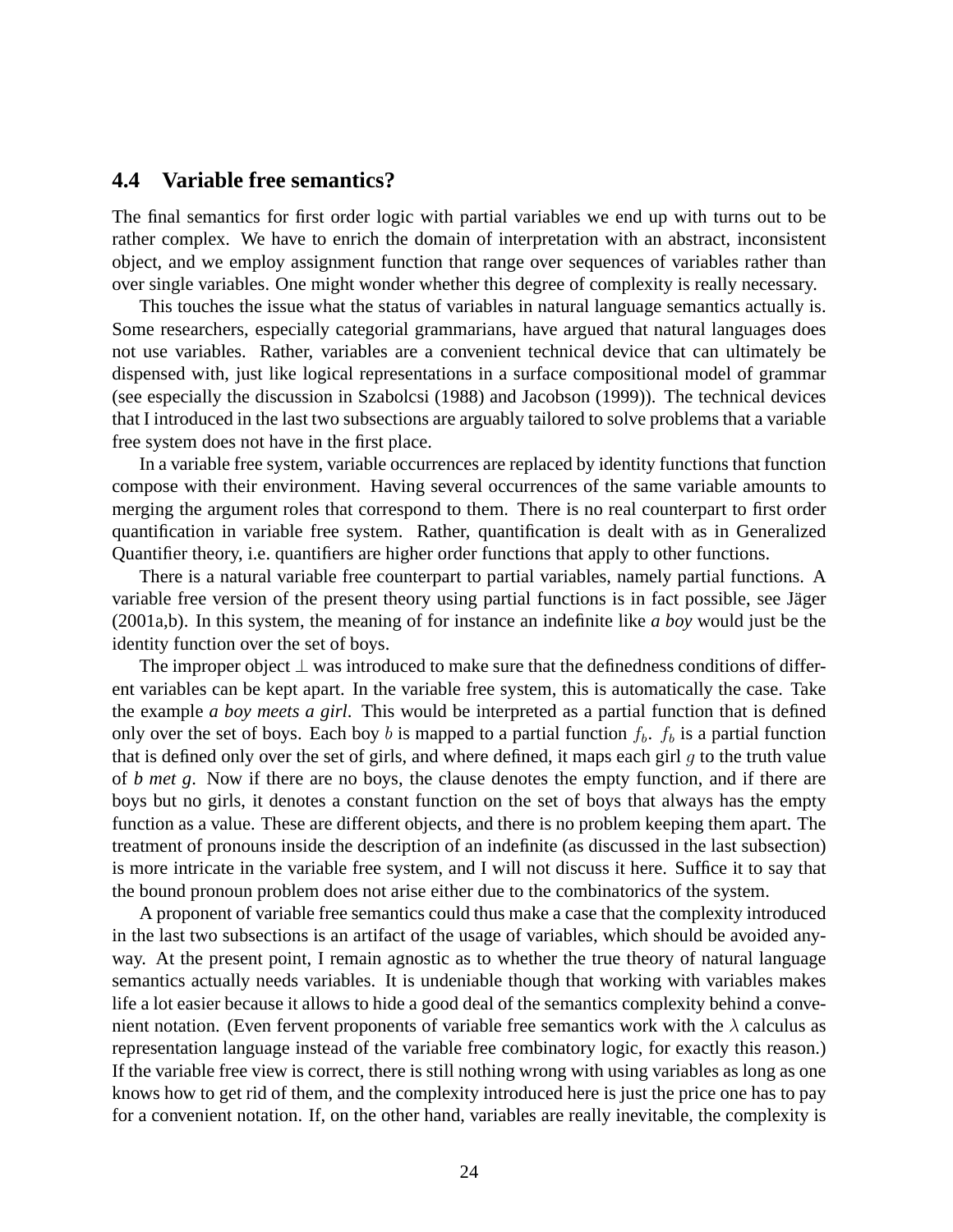probably genuine.

# **5 Partial variables and presuppositions**

The analysis of indefinites as partial variables is obviously strongly related to Heim's treatment, the only difference being that the descriptive part of an indefinite is part of the definedness conditions rather than of the truth conditions. However, the theory developed here can also be considered a variant of the choice function approach. An indefinite DP like *a cup* is analyzed as  $[x|CUP'(x)]$ , i.e. as an expression of type e. If the NP part *cup* is analyzed as a predicate of type  $\langle e, t \rangle$  like CUP', the indefinite determiner must have the interpretation  $\lambda P[x|P(x)]$ , i.e. a function of type  $\langle \langle e, t \rangle, e \rangle$ . Furthermore, this function, if defined, always maps a set to one of its members, i.e. it is a choice function. Unlike classical choice functions, this function is undefined for certain sets, and where defined, it always returns the same value, namely  $q(x)$ , where q is the local assignment function. So the present theory can be presented as the variant of the choice function approach that results if only partial and constant choice functions are considered.

Last but not least, there is a strong affinity between partial variables and presuppositions. Even stronger, I suggest that presuppositions should generally be analyzed as restrictions on partial variables.

Presupposition projection works due to the following equivalence under this account:

**Theorem 1** *If*  $[x|\psi]$  *is a free occurrences of* x *in*  $\varphi$  *and does not occur in the restriction of a variable, then for all assignments* g*:*

$$
\|\exists x \varphi([x|\psi])\|_g = \|\exists x.\varphi(x) \land \psi\|_g
$$

*Proof:* See Appendix.

This law accounts for both varieties of presupposition projection, binding and accommodation. Since Karttunen (1974) it is known that at least in the following two configurations, presuppositions are bound (or, in Karttunen's terminology, "filtered"). I use a simple definite description as an example of a presupposition trigger and only consider the existential presupposition triggered by it for the purpose of illustration. The sentence

(62) The cup broke.

triggers the presupposition that there is a cup. However, in the following complex constructions, this presupposition is filtered/bound.

#### (63) a. **Conjunction**

First a cup moved, and then the cup broke.

#### b. **Conditional**

If a cup moved, then the cup broke.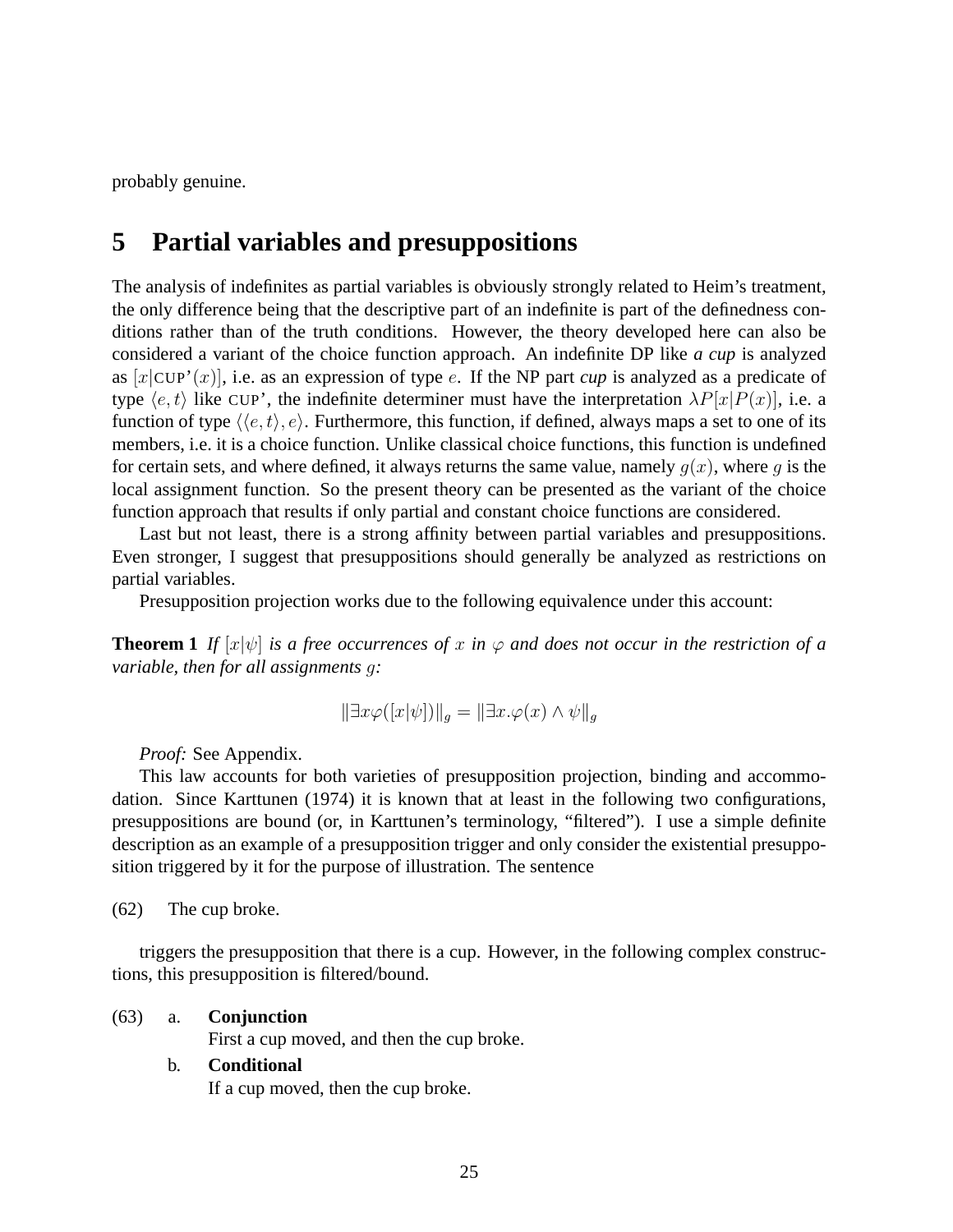I treat the definite description *the cup* analogously to its indefinite counterpart, except that it does not have to obey the Novelty Condition, and hence it may (and in our examples indeed does) pick up a familiar variable. Given this and the variable binding conventions of DRT, (63a) and (b) are to be translated as (64a) and (b) respectively.

(64) a.  $\exists x.\text{Move}([x|\text{CUP'}(x)]) \wedge \text{BREAK'}([x|\text{CUP'}(x)])$ b.  $\forall x.\text{MOVE'}([x|\text{CUP'}(x)]) \rightarrow \text{BREAK'}([x|\text{CUP'}(x)])$ 

Using Theorem 1 twice (and in the case of (b) the inter-definability of the quantifiers), these formulas can be re-written as the equivalent

(65) a.  $\exists x$ .CUP'(x)  $\land$  MOVE'(x)  $\land$  BREAK'(x) b.  $\forall x.\text{CUP'}(x) \land \text{MOVE'}(x) \rightarrow \text{BREAK'}(x)$ 

Neither formula presupposes the existence of cups. (The first one entails it, but its negation does not.)

More generally, it is an immediate consequence of Theorem 1 that

• If  $\varphi \models \psi$ , then

$$
- \exists x. \varphi \land \chi([x|\psi]) \Longleftrightarrow \exists x. \varphi \land \chi(x)
$$

$$
- \forall x. \varphi \to \chi([x|\psi]) \Longleftrightarrow \forall x. \varphi \to \chi(x)
$$

So presupposition binding from the first into the second conjunct, and from the restrictor into the scope of a conditional is correctly predicted to be possible.

Technically, presupposition binding means that the variable that hosts the presupposition is familiar in its local context. As van der Sandt's theory (but unlike other dynamic theories of presuppositions), the present account does not require that a bound presupposition be entailed by its local context. This is empirically justified. In the following example, the presupposition that there is a funny old man, which is triggered by the definite in the second conjunct, is not entailed by its antecedent *the teacher*, but still binding is possible.

(66) [The teacher]<sub>i</sub> entered the room, and the students welcomed [the funny old man]<sub>i</sub>.

Presupposition accommodation amounts to a configuration where the variable hosting the presupposition is novel. Recall that free variables can be bound by applying existential closure at some super-ordinate sentential level (or at the text level). This is tantamount to accommodating the restriction of the variable at this level. Given this, Theorem 1 says that presuppositions can project out of arbitrary embedded contexts. In Karttunen's terminology, this amounts to the claim that every context is a potential hole for presupposition projection. Filters are binding configurations—following van der Sandt, I assume that binding is *ceteris paribus* preferred over accommodation. So structurally the example (63b) is ambiguous between binding and accommodation, depending on whether *a cup* and *the cup* are translated as the same or as different variables. The translation corresponding to the accommodation configuration would be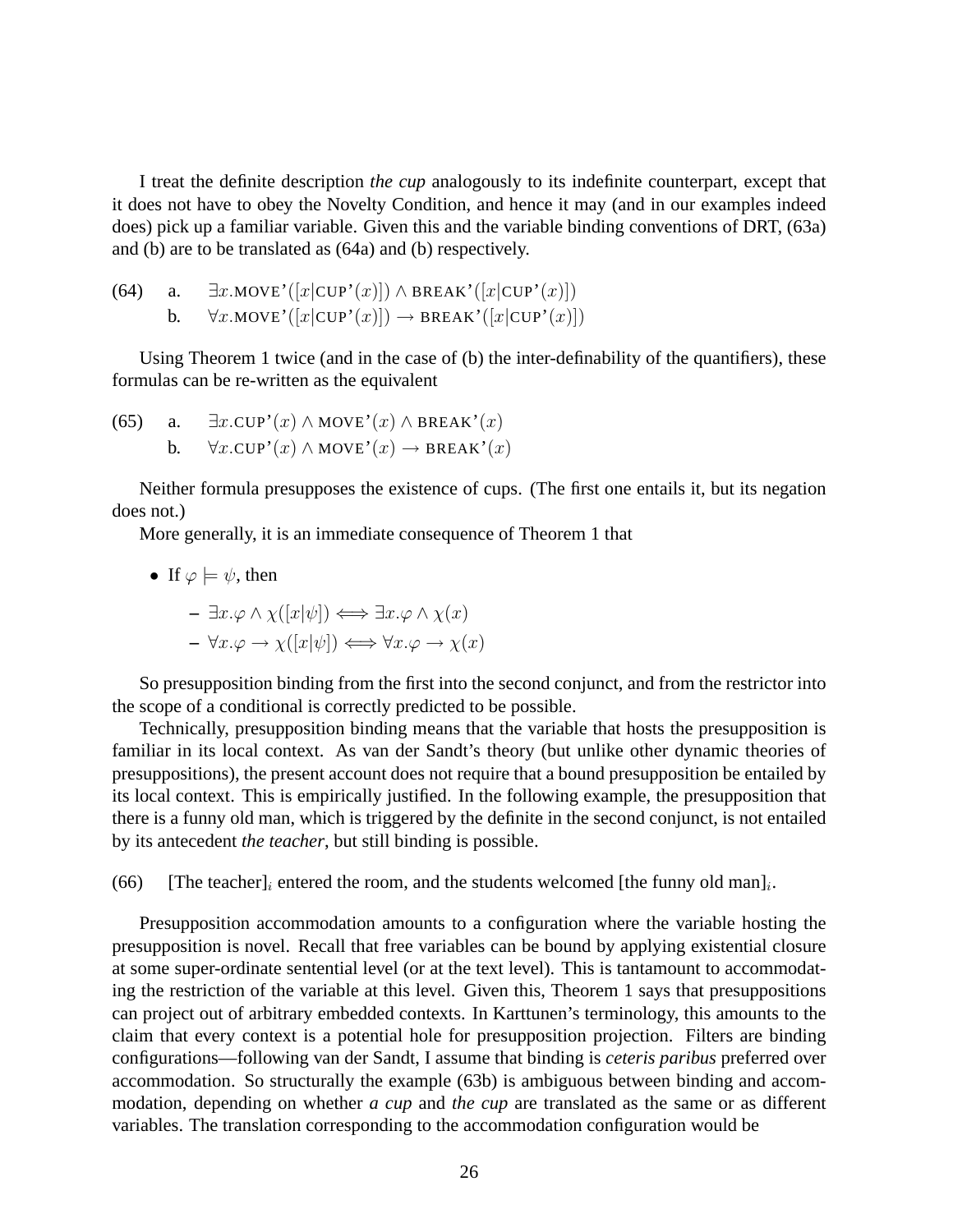(67)  $\forall x.\text{MOVE'}([x|\text{CUP'}(x)]) \rightarrow \text{BREAK'}([y|\text{CUP'}(y)])$ 

Here the variable  $y$  is free and has to be bound via existential closure. This can be done either at the level of the succedent clause of the conditional or at the matrix level. Since global accommodation is preferred over local accommodation, the resolved translation is

(68)  $\exists y \forall x. \text{Move}'([x|\text{CUP'}(x)]) \rightarrow \text{BREAK}'([y|\text{CUP'}(y)])$ 

Due to Theorem 1 and the laws of first order logic, this is equivalent to

(69) 
$$
\exists y.CUP'(y) \land \exists x(CUP'(x) \land \text{MOVE'}(x)) \rightarrow \text{BREAK'}(y)
$$

Since binding is preferred over accommodation, (69) does not represent a pragmatically possible reading of (63b).

Specific indefinites are ordinary presupposition triggers, except for the fact that, as indefinites, they must obey the Novelty Condition. Therefore presupposition binding is not possible here, and accommodation is the only option.

The natural question to ask is whether all presuppositions can be represented as restrictions of partial variables in a natural way. A detailed answer to this question requires further research; I'll just add some remarks on it here. Formally, it is always possible to bury a presupposition in a tautological formula, something of the form

$$
x = [x | \varphi]
$$

which has the only effect of introducing the presupposition  $\varphi$ . While this is technically possible, it is rather *ad hoc*, and one might wonder whether a linguistically more meaningful approach is possible. I assume that many presuppositions that cannot naturally be analyzed as restrictions on individual variables (like the presuppositions induced by definite descriptions) should be considered restrictions on event variables. Below are some tentative proposals for a representation of the presuppositions induced by aspectual verbs, temporal adverbs, and clefts.

- (70) a. Peter quit smoking.
	- b. QUIT\_SMOKING'(PETER', e)  $\land$   $[e'$  SMOKE'(PETER', e')]  $< e$
- (71) a. Peter is tired again.
	- b. TIRED'(PETER', e)  $\land$  [e'|TIRED'(PETER', e')]  $< e$
- (72) a. It was Bill who talked.
	- b. TALK'(BILL',  $[e]\exists x.\text{TALK'}(x,e)]$ )

This approach to the analysis of presuppositions is strongly inspired by van der Sandt's theory, and the empirical predictions are identical. The difference is a conceptual one: van der Sandt assumes two layers of representation between syntax and model-theoretic interpretation,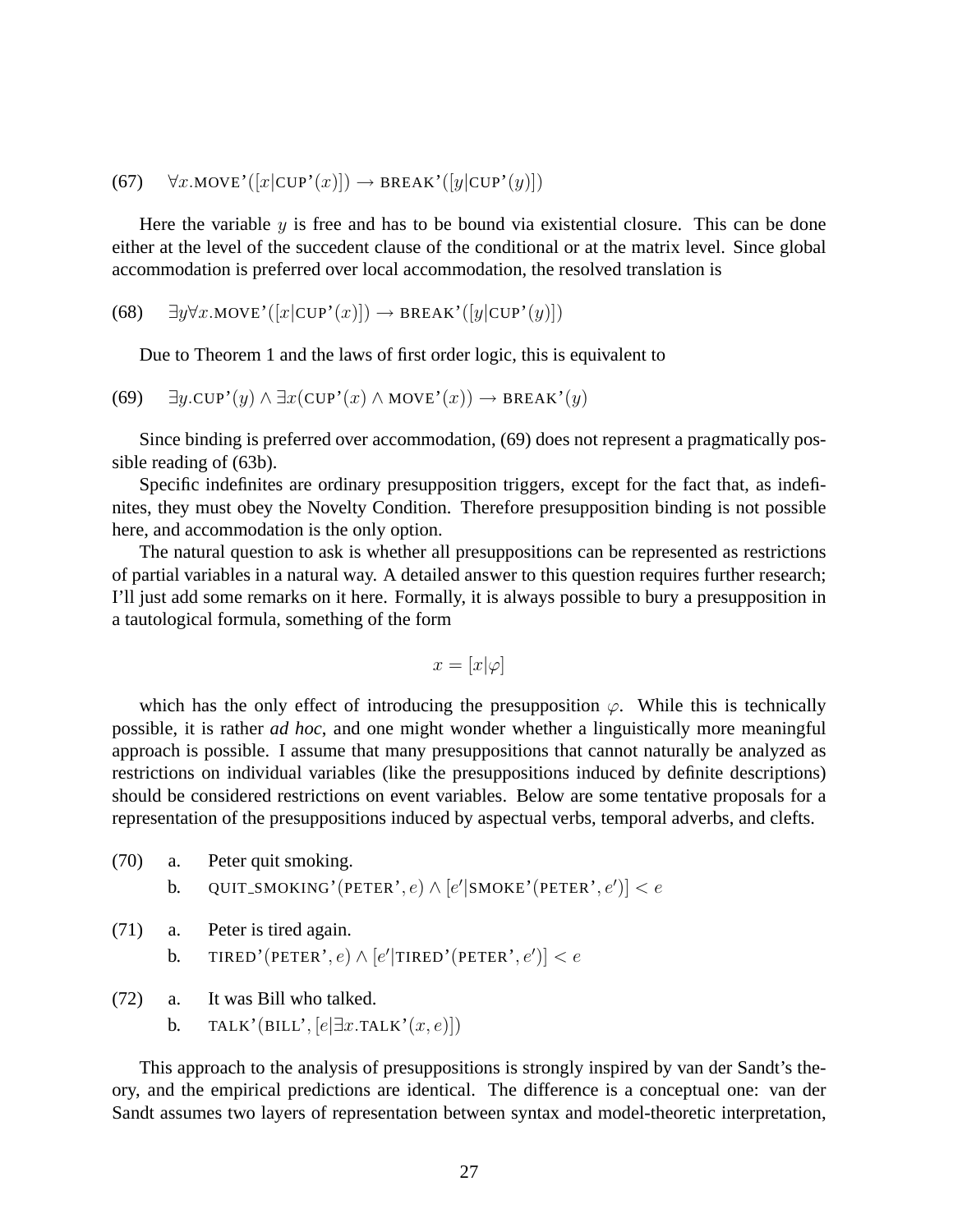the underspecified DRS containing unresolved presuppositions, and the resolved DRS. The analysis of presuppositions as partial variables only requires one intermediate level. Presupposition resolution is part of the mapping from syntax to DRSs (or from S-structure to LF, if you like), alongside with quantifier scope assignment and similar disambiguations. It is in fact possible to reformulate the present theory in an entirely surface compositional way if existential closure is treated as a free semantic operation without syntactic counterpart. Since this technical exercise is of minor importance for the issues discussed in this paper, I refrain from spelling this out here.

# **6 Conclusion**

In this paper I introduced and motivated an extension of classical first order logic by the construct of partial variables, i.e. variables that only refer if a certain side condition is fulfilled. Quantification was modified such that it turns definedness conditions of the bound variable into a part of the truth conditions. I tried to argue that presuppositions in natural language should be analyzed as definedness conditions on variables. Furthermore, I adopted the idea from the literature that specificity is a special case of presupposition accommodation. So specific indefinites should be translated as partial variables in the semantic representation. I argued that this approach incorporates insights from the DRT approach and the choice function approach to the semantics of indefinites but avoids the empirical pitfalls of these theories.

The proposed innovation has consequences for a variety of issues in natural language semantics, and the discussion in this article has necessarily been sketchy at times. There are several issues that invite for further research, both empirical and conceptual ones:

- **Non-specific indefinites:** I deliberately remained neutral about whether non-specific indefinites should be analyzed as partial variables as well. Technically this would predict the correct truth-conditions if local accommodation is applied. However, local accommodation is generally the least preferred option, while the non-specific reading of indefinites is usually much easier to get than the specific one. Furthermore, some indefinites like bare plurals only have a non-specific reading. These arguments seem to suggest that we are dealing with a real ambiguity between specific and non-specific indefinites (as Fodor and Sag (1982) and Kratzer (1998) also suggest). This is of course pure stipulation, and the relation between the different brands of indefinites requires further investigation.
- **Presuppositions:** I conjectured that all presuppositions can be considered as restrictions on variables. This was only illustrated with few examples though, where the assumption were rather natural. It remains to be shown that this treatment extends to all classes of presupposition triggers.
- **Plural:** The interaction of plural semantics with partiality requires further scrutiny. The ability of a plural indefinite to receive a specific interpretation partially depends on whether it is exhaustive and distributive. It remains to be seen whether these restrictions can be accommodated into the present theory in a natural way.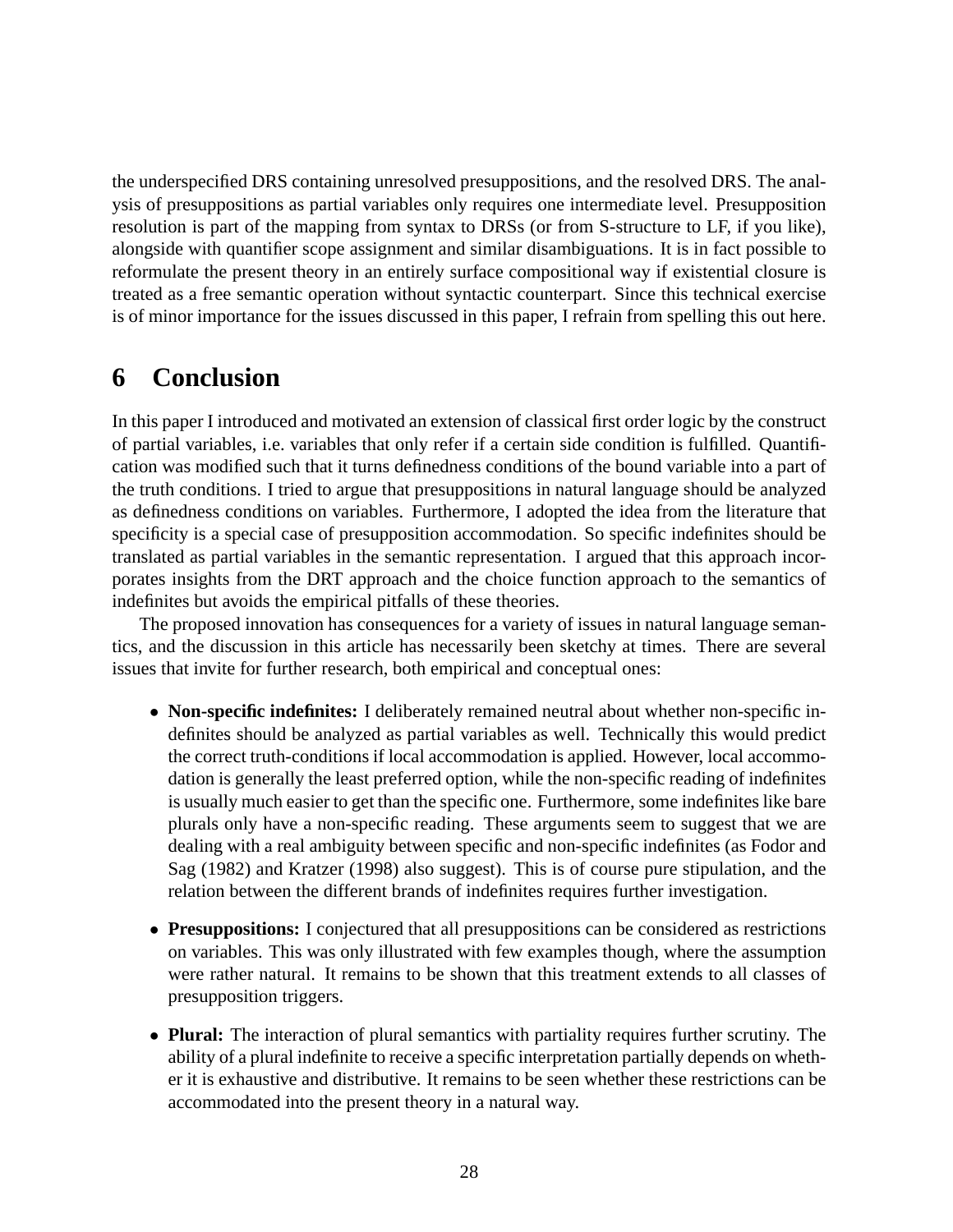- **Quantification:** Phillipe Schlenker (p.c.) suggested to me that partial variables lead to an arguably simpler representation of quantificational structures. A universal quantification as in (73a) could for instance be represented as (b):
- (73) a. Every man is mortal.

b.  $\forall x \text{MORTAL'}([x | \text{MAN'}(x)])$ 

An extension of the present system to

generalized quantifiers is straightforward, and the restrictive clause of quantifiers can generally be represented as a restriction of the variable that is bound by the quantifier. This observation might have repercussions for the theory of the syntax-semantics interface.

- **Compositionality:** As pointed out above, treating presuppositions as restrictions on variables does away with one independent level of syntactic representation of van der Sandt's DRT approach to presuppositions, namely the level of unresolved DRSs. The literature contains several proposals for a compositional reformulation of DRT (see for instance Zeevat (1989) and Asher (1993)). To develop a fully surface compositional theory of specificity and presuppositions, such a compositional DRT must be modified such that accommodation, i.e. selective existential closure, can be incorporated. If successful, one of the main arguments against the DRT approach to presuppositions—its non-compositional architecture—would be invalidated.
- Last but not least it is interesting whether the extension of first order logic with partial variables changes its meta-logical properties, and the same question arises for extension thereof like type theory with partial variables. At the present time it is entirely open whether partial variables are just syntactic sugar from a logical point of view or something of higher significance.

# **Appendix**

*Proof of Theorem 1:* We need an auxiliary lemma to carry out the proof:

**Lemma 1** *For all assignments q and expressions*  $\alpha$ , *if*  $[x|\varphi]$  *is a free occurrence of* x *in*  $\alpha$  *and does not occur inside the restriction of a variable, then*

$$
\|\alpha([x|\varphi])\|_{g} = \begin{cases} \|\alpha(x)\|_{g} & \text{if } \|\varphi\|_{g^{x}} = 1 \\ \|\alpha(x)\|_{g} & \text{if } \|\varphi\|_{g^{x}} = 0 \text{ and } g(x) = \bot \\ \text{undefined else} \end{cases}
$$

We prove this via induction over the structure of  $\alpha$ .

- If  $\alpha(x)$  is x, the conclusion follows directly from the semantics of partial variables.
- Suppose  $\alpha(x)$  is  $\exists y \psi(x)$ . Then  $y \neq x$  because x is free in  $\alpha$  by assumption. We distinguish four cases: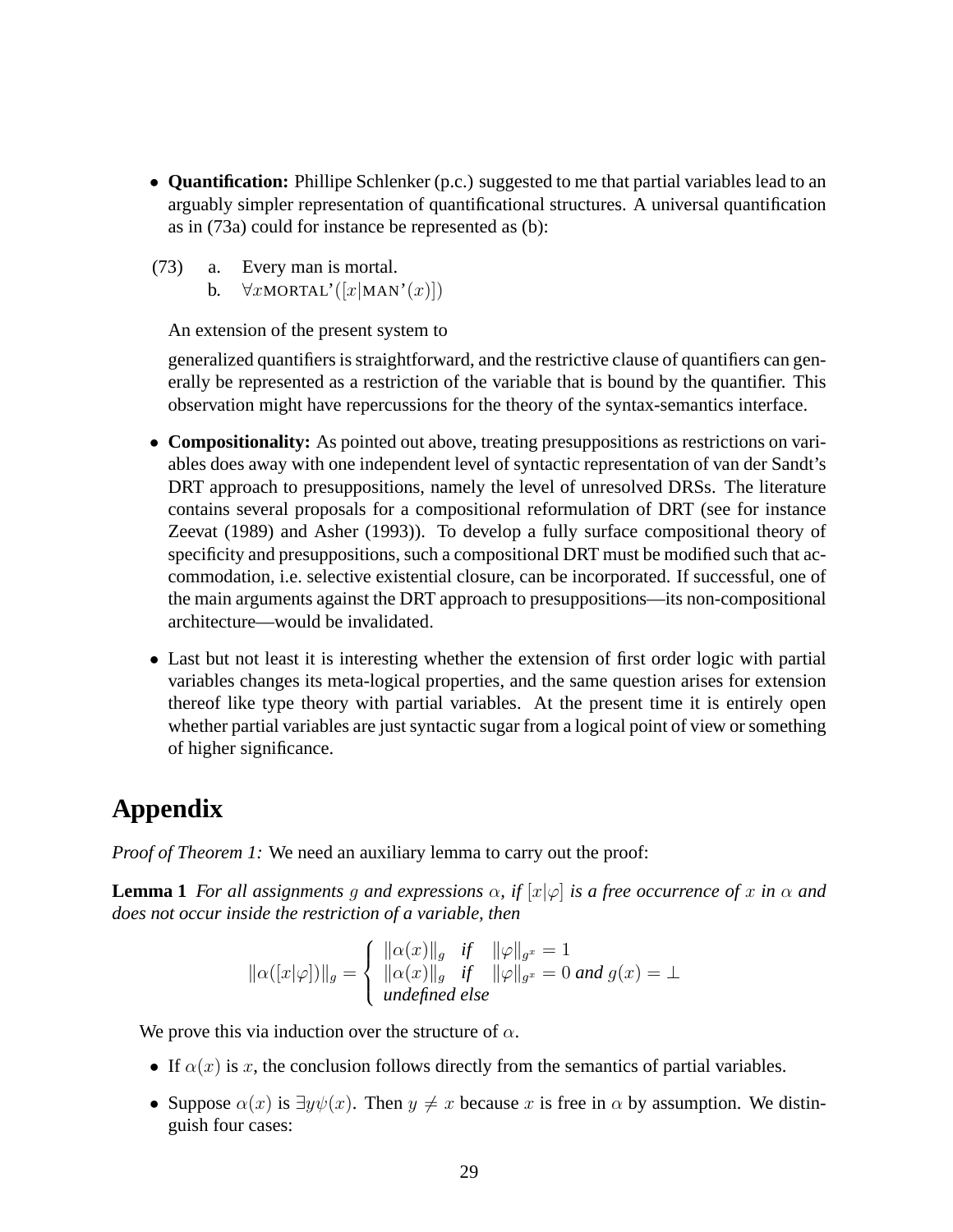1.  $\|\varphi\|_{g^x} = 1$ . It follows directly from the definitions that  $g^x = g[y/a]\{y\}^x$  for arbitrary  $a$  (including  $\perp$ ). Hence by induction hypothesis,

$$
\|\psi(x)\|_{g[y/a]\{y\}} = \|\psi([x|\varphi])\|_{g[y/a]\{y\}}
$$

Therefore

$$
\|\psi(x)\|_{g[y/\perp\{y\}}\text{ is defined iff }\|\psi([x|\varphi])\|_{g[y/\perp\{y\}}\text{ is defined,}
$$

and this entails that

$$
\|\exists y\psi(x)\|_g
$$
 is defined iff  $\|\exists y\psi([x|\varphi])\|_g$  is defined.

Given this, it follows that

$$
\exists a \neq \bot : ||\psi(x)||_{g[y/a]\{y\}} = 1 \text{ iff } \exists a \neq \bot : ||\psi([x|\varphi])||_{g[y/a]\{y\}} = 1
$$

and hence

$$
\|\exists y\psi(x)\|_g = \|\exists y\psi([x|\varphi])\|_g
$$

2.  $\|\varphi\|_{g^x} = 0$  and  $g(x) = \bot$ . Observe that  $g(x) = g[y/a]\{y\}(x)$  and  $g^x = g[y/a]\{y\}^x$ for arbitrary a. Thus by the same reasoning as in the previous case,

$$
\|\exists y\psi(x)\|_g = \|\exists y\psi([x|\varphi])\|_g
$$

- 3.  $\|\varphi\|_{g^x} = 0$  and  $g(x) \neq \bot$ . As in the previous case, we make use of the fact that  $g(x) = g[y/a]\{y\}(x)$  and  $g^x = g[y/a]\{y\}^x$  for arbitrary a. Hence by induction hypothesis,  $\|\psi([x|\varphi])\|_{g[y/\perp]}{y}$  is undefined, and thus  $\|\exists y\psi([x|\varphi])\|_g$  is undefined as well.
- 4.  $\|\varphi\|_{g^x}$  is undefined. Since  $g^x = g[y/\perp]\{y\}^x$ ,  $\|\psi([x|\varphi])\|_{g[y/\perp]\{y\}}$  is undefined, and thus  $\|\exists y\psi([x|\varphi])\|_q$  is undefined as well.
- By assumption,  $\alpha(x)$  cannot have the form  $[y|\psi(x)]$  because x is assumed not to occur in the restriction of another variable.
- $\alpha(x)$  has the form  $\psi(x) \to \chi$ ,  $\chi \to \psi(x)$ , or  $\neg \psi(x)$ . Suppose  $\|\varphi\|_{g^x} = 1$ , or  $\|\varphi\|_{g^x} = 0$ and  $g(x) = \perp$ . Then by induction hypothesis,  $\|\psi(x)\|_g = \|\psi([x|\varphi])\|_g$ . It follows from the semantics of the propositional connectives that then  $\|\alpha(x)\|_g = \|\alpha([x|\psi])\|_g$ . If, on the other hand,  $\|\varphi\|_{g^x} = 0$  and  $g(x) \neq \bot$ , or  $\|\varphi\|_{g^x}$  is undefined, then  $\|\psi([x|\varphi])\|_g$  is undefined, and thus  $\|\alpha([x|\varphi])\|_q$  is undefined as well.
- All other connectives can be defined in terms of  $\neg$ ,  $\neg$ , and  $\exists$ .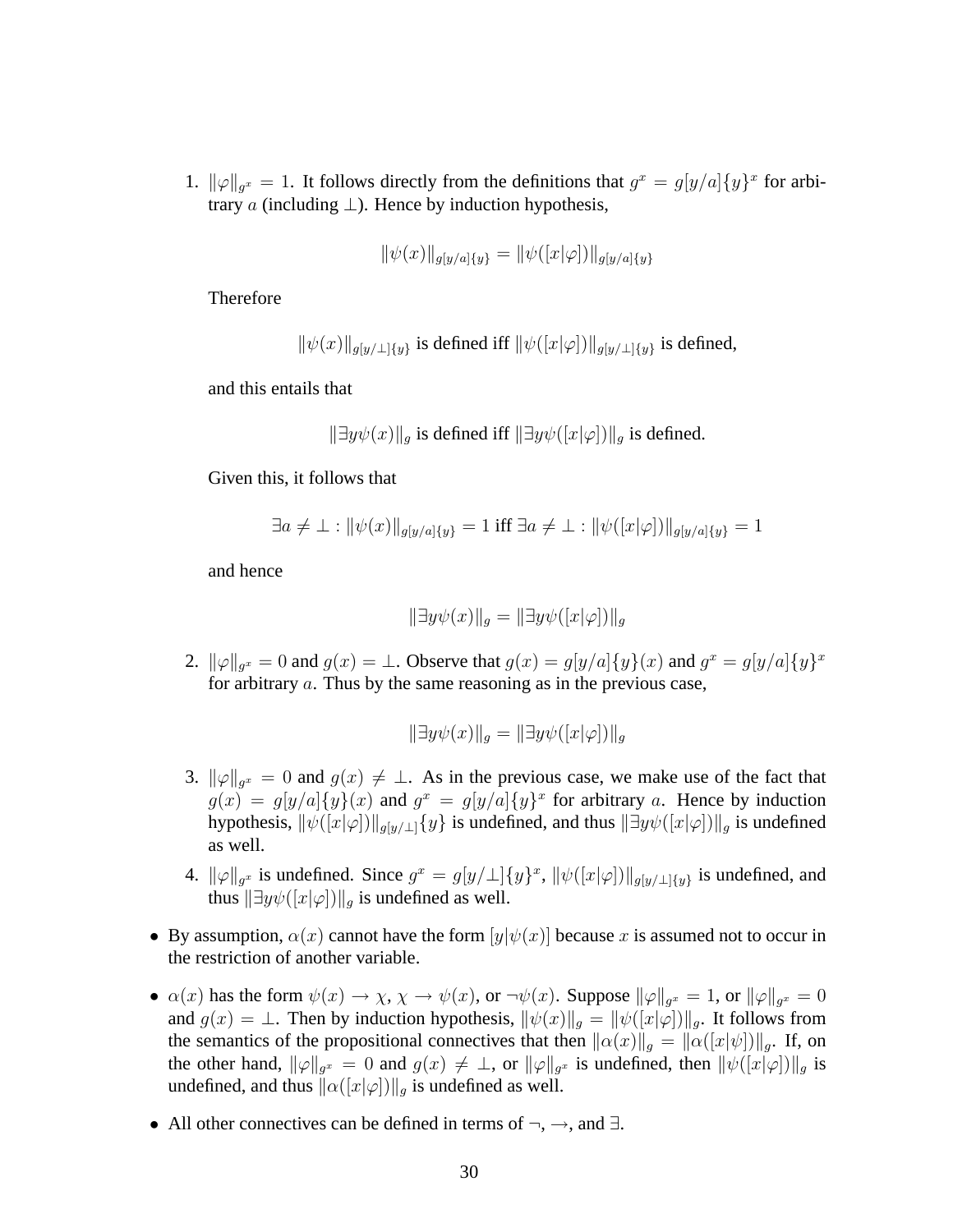This completes the proof of lemma 1. I proceed to the proof of theorem 1.

- Suppose  $\|\exists \varphi([x|\psi])\|_g = 1$ . Then there is an  $a \neq \bot$  such that  $\|\varphi([x|\psi])\|_{g[x/a]\{x\}} = 1$ . Since  $g[x/a]\{x\}(x) = a \neq \perp$ , it follows from lemma 1 that  $\|\varphi(x)\|_{g[x/a]\{x\}} = 1$  and  $\|\psi\|_{g[x/a]\{x\}^x} = 1$ . By the definitions,  $g[x/a]\{x\}^x = g[x/a]\{x\}$ , thus  $\|\psi\|_{g[x/a]\{x\}} = 1$ , and therefore  $\|\varphi(x) \wedge \psi\|_{g[x/a]\{x\}} = 1$ . From the semantics of existential quantification, we conclude that  $\|\exists x.\varphi(x) \wedge \psi\|_q = 1$ .
- Suppose  $\|\exists x.\varphi(x) \wedge \psi\|_g = 1$ . By the semantics of  $\exists$ , there is an  $a \neq \bot$  such that  $\|\varphi(x) \wedge \psi\|_{g[x/a]\{x\}} = 1$ . Hence  $\|\varphi(x)\|_{g[x/a]\{x\}} = 1$  and  $\|\psi\|_{g[x/a]\{x\}} = 1$ . Since  $g[x/a]\{x\} = g[x/a]\{x\}^x$ ,  $\|\psi\|_{g[x/a]\{x\}^x} = 1$ . By lemma 1,  $\|\varphi([x|\psi])\|_{g[x/a]\{x\}} = 1$ , and by the semantics of  $\exists$ ,  $\|\exists \varphi([x|\psi])\|_g = 1$ .
- Suppose  $\|\exists \varphi([x|\psi])\|_g = 0$ . Then  $\|\varphi([x|\psi])\|_{g[x/\perp]{x}}$  is defined, and there is no  $a \neq \perp$ with  $\|\varphi([x|\psi])\|_{g[x/a]\{x\}} = 1$ . By lemma 1,  $\|\varphi(x)\|_{g[x/\perp]\{x\}}$  and  $\|\psi\|_{g[x/\perp]\{x\}}$  are defined. Since  $g[x/\perp]\{x\}^x = g[x/\perp]\{x\}$ ,  $\|\psi\|_{g[x/\perp]\{x\}}$  is defined, hence  $\|\varphi(x) \wedge \psi\|_{g[x/\perp]\{x\}}$  is defined as well. Now suppose there were a  $b \neq \bot$  with  $\|\varphi(x) \wedge \psi\|_{q[x/b]\{x\}} = 1$ . Then we would have  $\|\varphi(x)\|_{g[x/b]\{x\}} = 1$  and  $\|\psi\|_{g[x/b]\{x\}} = 1$  as well. Since  $g[x/b]\{x\} =$  $g[x/b]\{x\}^x$ , we would get  $\|\psi\|_{g[x/b]\{x\}^x} = 1$ , and thus by lemma 1,  $\|\varphi([x\psi])\|_{g[x/b]\{x\}} =$ 1, contra assumption. Hence there is no  $b \neq \bot$  with  $\|\varphi(x)\wedge\psi\|_{g[x/b]\{x\}} = 1$ , and therefore  $\|\exists x.\varphi(x) \wedge \psi\|_q = 0.$
- Finally, suppose  $\|\exists x.\varphi(x) \wedge \psi\|_{q} = 0$ . Then  $\|\varphi(x) \wedge \psi\|_{q[x/\perp]{x}}$  is defined, and thus both  $\|\varphi(x)\|_{g[x/\perp]{x}}$  and  $\|\psi\|_{g[x/\perp]{x}}$  are defined. By lemma 1,  $\|\varphi([x|\psi])\|_{g[x/\perp]{x}}$  is also defined. It also follows from the assumption that there is no  $a \neq \bot$  with  $\psi(x) \wedge \bot$  $\|\psi\|_{g[x/a]\{x\}} = 1$ . Now suppose there were a  $b \neq \perp$  with  $\|\varphi([x|\psi])\|_{g[x/b]\{x\}} = 1$ . By lemma 1, it would follow that  $\|\varphi(x)\|_{g[x/b]\{x\}} = 1$  and  $\|\psi\|_{g[x/b]\{x\}1} = 1$ . Since  $g[x/b]\{x\} = g[x/b]\{x\}^x$ ,  $\|\varphi(x)\|_{g[x/b]\{x\}^x} = 1$ . Therefore  $\|\varphi(x) \wedge \psi\|_{g[x/b]\{x\}} = 1$ , contra assumption. It follows that there is no  $b \neq \perp$  with  $\|\varphi([x|\psi])\|_{q[x/b]\{x\}} = 1$ . We hence have  $\|\exists x \varphi([x|\psi])\|_q = 0.$

This completes the proof.  $\Box$ 

# **Author's address**

Gerhard Jäger University of Potsdam, Institute for Linguistics PF 601553 D-14415 Potsdam, Germany jaeger@ling.uni-potsdam.de *January 1 – June 30, 2004: Stanford University, Dept. of Linguistics, Building 460, Stanford, CA 94305-2150, USA*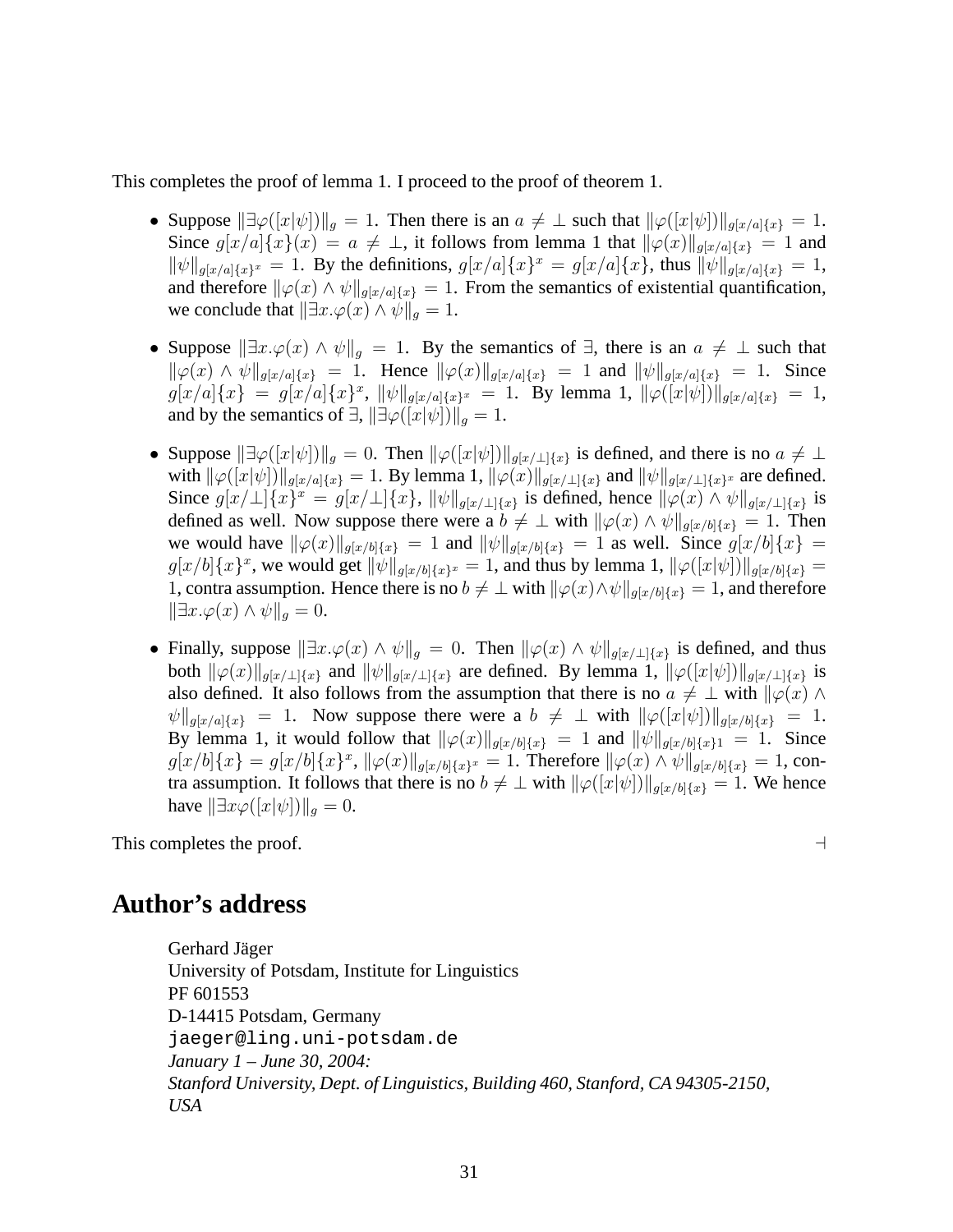# **Acknowledgment**

First of all I would like to thank Cornelia Endriss, both for getting me interested in the issue of specificity and for ongoing discussions on the subject. Furthermore I thank Philippe Schlenker, Christian Ebert, Yael Sharvit, Peter Staudacher, and the audiences of related talks at the University of Chicago, the University of Konstanz and the ZAS Berlin for important feedback.

# **References**

Abusch, Dorit (1994); 'The scope of Indefinites'. *Natural Language Semantics* **2**:83–135.

Asher, Nicholas (1993); *Reference to Abstract Objects in Discourse*. Kluwer, Dordrecht.

Beaver, David (2001); *Presupposition and Assertion in Dynamic Semantics*. CSLI Publications, Stanford.

Chierchia, Gennaro (2001); 'A Puzzle About Indefinites'. In Carlo Cecchetto, Gennaro Chierchia, and Maria Teresa Guasti (eds.), *Semantic Interfaces*, CSLI Publications, Stanford.

Cresti, Diana (1995); *Indefinite Topics*. Ph.D. thesis, MIT.

Dekker, Paul (2002); 'A Pragmatic View upon Indefinites'. In Klaus von Heusinger, Ruth Kempson, and Wilfried Meyer-Viol (eds.), *Proceedings of the ESSLLI 13 Workshop on Choice Functions and Natural Language Semantics*, Fachbereich Sprachwissenschaft der Universitat Kon- ¨ stanz, Arbeitspapier Nr. 110, 17–34.

Diesing, Molly (1992); *Indefinites*. MIT Press, Cambridge (Mass.).

- Endriss, Cornelia (2001); *The Double Scope of Quantifier Phrases*. Master's thesis, University of Potsdam.
- Farkas, Donka (1981); 'Quantifier Scope and Syntactic Islands'. In *Papers from the 17th Regional Meeting of the Chicago Linguistic Society*, University of Chicago, 59–66.
- Farkas, Donka and Anastasia Giannakidou (1996); 'How Clause-bounded is the Scope of Universals?' In Teresa Galloway and Justin Spence (eds.), *Proceedings of SALT VI*, CLC Publications, Cornell University, Ithaca, 35–52.
- Fodor, Janet and Ivan Sag (1982); 'Referential and Quantificational Indefinites'. *Linguistics and Philosophy* **5**:355–398.
- Geurts, Bart (1999a); *Presuppositions and Pronouns*. Elsevier, London.
- Geurts, Bart (1999b); 'Specifics'. In Bart Geurts, Manfred Krifka, and Rob van der Sandt (eds.), *Focus and Presupposition in Multi-Speaker Discourse*, ESSLLI'99, University of Utrecht, 99– 129.
- Geurts, Bart (2000); 'Indefinites and Choice Functions'. *Linguistic Inquiry* **31**:731–738.

Heim, Irene (1982); *The Semantics of Definite and Indefinite Noun Phrases*. Ph.D. thesis, University of Massachusetts, Amherst.

- Hintikka, Jaakko (1986); 'The semantics of *a certain*'. *Linguistic Inquiry* **17**:331–336.
- Jacobson, Pauline (1999); 'Towards a variable-free semantics'. *Linguistics and Philosophy* **22**:117–184.
- Jäger, Gerhard (2001a); *Anaphora and Type Logical Grammar*. OTS Working Papers. Utrecht Institute of Linguistics (OTS), Utrecht.